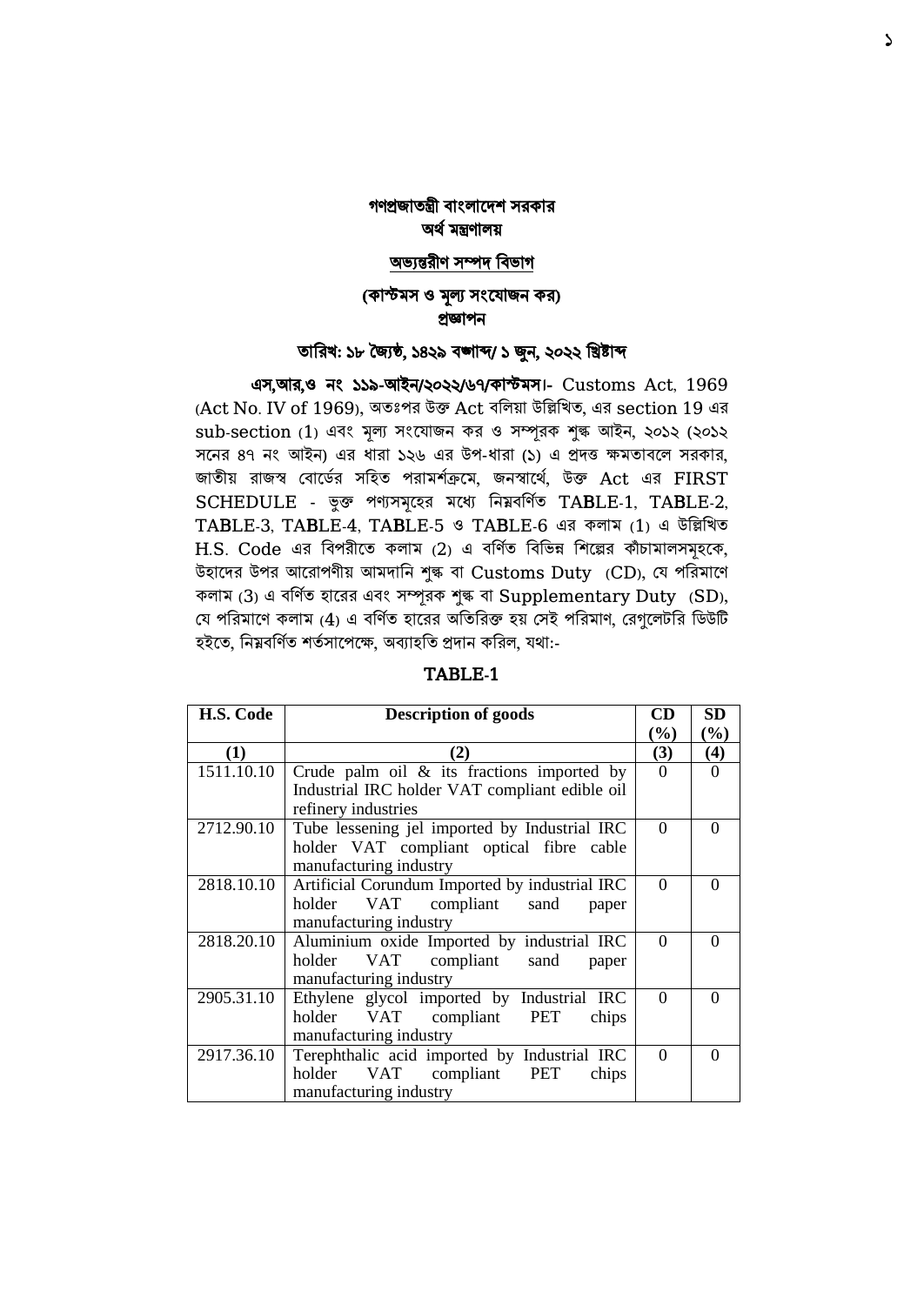| H.S. Code  | <b>Description of goods</b>                                                                | CD               | <b>SD</b>        |
|------------|--------------------------------------------------------------------------------------------|------------------|------------------|
| (1)        | (2)                                                                                        | (%)<br>(3)       | (%)<br>(4)       |
| 3901.10.10 | TPMC imported by Industrial IRC holder VAT                                                 | 0                | 0                |
|            | compliant electric fan motor or water pump                                                 |                  |                  |
|            | motor manufacturing industry                                                               |                  |                  |
| 3901.20.10 | Black polyethylene imported by Industrial IRC                                              | $\theta$         | $\theta$         |
|            | holder VAT compliant optical fibre cable                                                   |                  |                  |
|            | manufacturing industry                                                                     |                  |                  |
| 3903.30.10 | Acrylonitrile-butadiene-styrene<br>(ABS)                                                   | $\theta$         | $\theta$         |
|            | copolymers Imported by Industrial IRC holder                                               |                  |                  |
|            | VAT compliant LED lamp manufacturing                                                       |                  |                  |
|            | industry                                                                                   |                  |                  |
| 3907.40.10 | Polycarbonates Imported by Industrial IRC                                                  | $\theta$         | $\Omega$         |
|            | holder VAT compliant LED lamp parts                                                        |                  |                  |
|            | manufacturing industry                                                                     |                  |                  |
| 3907.61.10 | Poly (ethylene terephthalate) having a viscosity                                           | $\overline{0}$   | $\Omega$         |
|            | number of 78 ml/g or higher Imported by<br>Industrial IRC holder VAT compliant textile     |                  |                  |
|            | yarn manufacturing industry                                                                |                  |                  |
| 3907.69.10 | Other Poly (ethylene terephthalate) Imported by                                            | $\boldsymbol{0}$ | $\theta$         |
|            | Industrial IRC holder VAT compliant textile                                                |                  |                  |
|            | yarn manufacturing industry                                                                |                  |                  |
| 3907.99.10 | Other polyester imported by Industrial IRC                                                 | $\boldsymbol{0}$ | $\Omega$         |
|            | compliant<br>holder<br>VAT<br><b>LED</b><br>lamp                                           |                  |                  |
|            | manufacturing industry                                                                     |                  |                  |
| 3916.90.10 | FRP rod imported by Industrial IRC holder                                                  | $\boldsymbol{0}$ | $\Omega$         |
|            | compliant<br>optical<br>VAT<br>fibre<br>cable                                              |                  |                  |
|            | manufacturing industry                                                                     |                  |                  |
| 5501.30.10 | Acrylic or modacrylic synthetic filament tow                                               | $\Omega$         | $\Omega$         |
|            | imported by Industrial IRC holder<br>VAT                                                   |                  |                  |
|            | compliant synthetic staple fibre manufacturing                                             |                  |                  |
| 5510.12.10 | industry                                                                                   | $\Omega$         | $\Omega$         |
|            | Water blocking yarn imported by Industrial IRC<br>holder VAT compliant optical fibre cable |                  |                  |
|            | manufacturing industry                                                                     |                  |                  |
| 5510.30.10 | Water blocking tape imported by Industrial IRC                                             | $\boldsymbol{0}$ | $\boldsymbol{0}$ |
|            | holder VAT compliant optical fibre cable                                                   |                  |                  |
|            | manufacturing industry                                                                     |                  |                  |
| 7212.40.91 | Flat rolled products of iron or non-alloy steel co-                                        | $\overline{0}$   | $\theta$         |
|            | polymer coated steel tape imported by Industrial                                           |                  |                  |
|            | IRC holder VAT compliant optical fibre cable                                               |                  |                  |
|            | manufacturing industry                                                                     |                  |                  |
| 7225.40.10 | Flat-rolled products of other alloy steel, of a                                            | $\overline{0}$   | $\Omega$         |
|            | width of 600 mm or more not further worked                                                 |                  |                  |
|            | than hot-rolled, not in coils imported by                                                  |                  |                  |
|            | Industrial IRC holder VAT compliant mould<br>manufacturing industry                        |                  |                  |
|            |                                                                                            |                  |                  |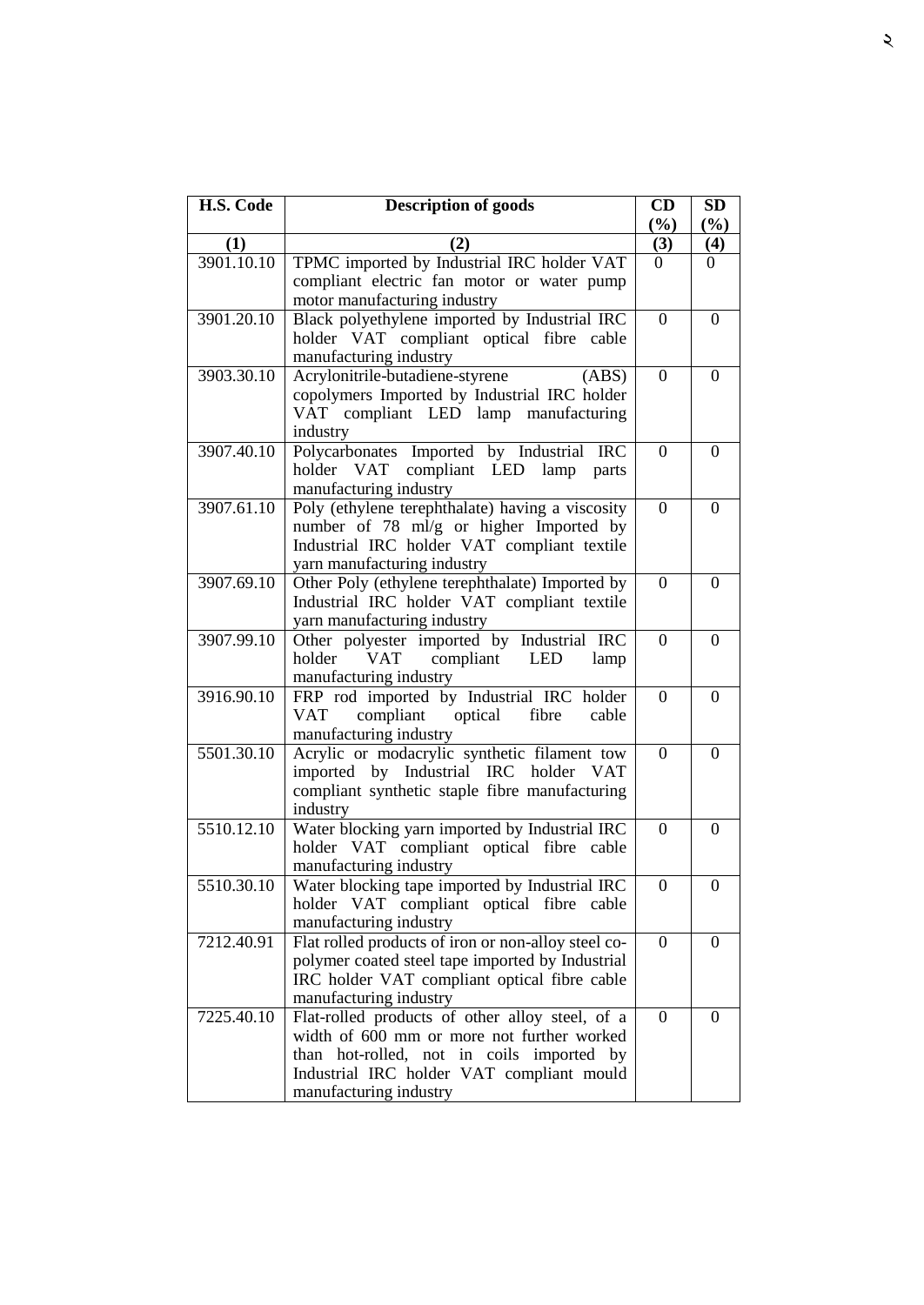| H.S. Code  | <b>Description of goods</b>                                | CD               | SD               |
|------------|------------------------------------------------------------|------------------|------------------|
|            |                                                            | (%)              | (%)              |
| (1)        | (2)                                                        | (3)              | (4)              |
| 7225.50.10 | Flat-rolled products of other alloy steel, of a            | $\Omega$         | $\Omega$         |
|            | width of 600 mm or more not further worked                 |                  |                  |
|            | than cold-rolled (cold-reduced) imported by                |                  |                  |
|            | Industrial IRC holder VAT compliant mould                  |                  |                  |
|            | manufacturing industry                                     |                  |                  |
| 7601.10.10 | Aluminium ingot imported by Industrial IRC                 | $\overline{0}$   | $\overline{0}$   |
|            | holder VAT compliant electric fan motor or                 |                  |                  |
|            | water pump motor manufacturing industry                    |                  |                  |
| 7601.20.10 | Alluminium alloys imported by Industrial IRC<br><b>VAT</b> | $\overline{0}$   | $\theta$         |
|            | compliant LED<br>holder<br>lamp<br>manufacturing industry  |                  |                  |
| 7606.11.10 | Non-alloyed aluminium rectangular (including               | $\theta$         | $\Omega$         |
|            | square) plates, sheets and strips imported by              |                  |                  |
|            | Industrial IRC holder VAT compliant LED lamp               |                  |                  |
|            | or electric fan manufacturing industry                     |                  |                  |
| 7606.92.10 | Other Aluminium alloy plate, sheet and strips              | $\overline{0}$   | $\Omega$         |
|            | imported by Industrial IRC holder<br><b>VAT</b>            |                  |                  |
|            | compliant LED lamp manufacturing industry                  |                  |                  |
| 8503.00.30 | Rotor/Motor bush imported by electric fan                  | $\theta$         | $\Omega$         |
|            | motor or water pump motor manufacturing                    |                  |                  |
|            | industry                                                   |                  |                  |
| 8529.90.21 | LED bulb with bar imported by Industrial IRC               | $\theta$         | $\Omega$         |
|            | holder VAT compliant television manufacturing              |                  |                  |
|            | industry                                                   |                  |                  |
| 8529.90.22 | Cell for use in manufacturing<br>Open<br>of                | $\overline{0}$   | $\theta$         |
|            | LCD,LED panel imported by industrial IRC                   |                  |                  |
|            | holder VAT compilant television manufacturing              |                  |                  |
|            | Industry                                                   |                  |                  |
| 8539.90.21 | Parts of compact energy saving fluorescent lamp            | $\boldsymbol{0}$ | $\Omega$         |
|            | imported by Industrial IRC holder VAT compliant            |                  |                  |
|            | lamp manufacturing industry                                |                  |                  |
| 8539.90.31 | Parts of Light-emitting diode (LED) lamps                  | $\boldsymbol{0}$ | $\boldsymbol{0}$ |
|            | imported by Industrial IRC holder VAT                      |                  |                  |
|            | compliant LED lamp manufacturing industry                  |                  |                  |
| 9001.10.10 | Optical fibres and color optical fibres imported           | $\overline{0}$   | $\theta$         |
|            | by Industrial IRC holder VAT compliant optical             |                  |                  |
|            | fibre cable manufacturing industry                         |                  |                  |
| 9405.91.10 | Parts of Heading No-94.05 Of Glass Imported                | $\boldsymbol{0}$ | $\theta$         |
|            | by Industrial IRC holder VAT compliant lamp                |                  |                  |
|            | manufacturing industry                                     |                  |                  |
| 9405.92.10 | Parts of Heading No.94.05 Of Plastic Imported              | $\boldsymbol{0}$ | 0                |
|            | by Industrial IRC holder VAT compliant LED                 |                  |                  |
|            | lamp manufacturing industry                                |                  |                  |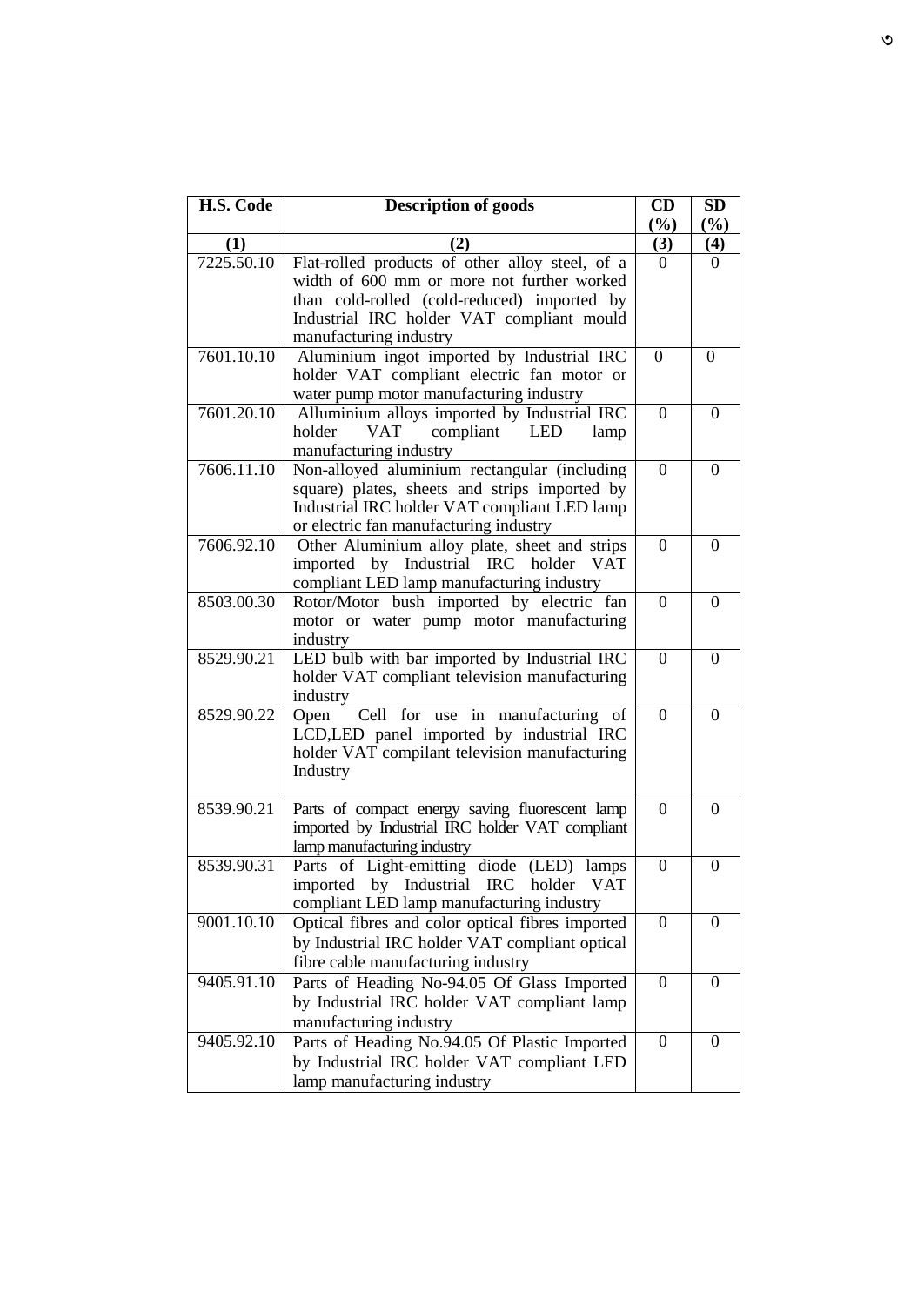| H.S. Code | <b>Description of goods</b>                              | <b>CD</b>     | <b>SD</b>                    |
|-----------|----------------------------------------------------------|---------------|------------------------------|
|           |                                                          | $\frac{1}{2}$ | $\left( \frac{0}{0} \right)$ |
|           | (2)                                                      | (3)           |                              |
|           | 9405.99.10   Other Parts of Heading No.94.05 Imported by |               |                              |
|           | Industrial IRC holder VAT compliant LED lamp             |               |                              |
|           | manufacturing industry                                   |               |                              |

| H.S. Code  | <b>Description of goods</b>                                                                  | CD             | <b>SD</b>      |
|------------|----------------------------------------------------------------------------------------------|----------------|----------------|
|            |                                                                                              | (%)            | (%)            |
| (1)        | (2)                                                                                          | (3)            | (4)            |
| 0506.90.10 | Bone ash imported by Industrial IRC holder                                                   | 5              | 0              |
|            | compliant<br><b>VAT</b><br>ceramic<br>products                                               |                |                |
| 1901.90.30 | manufacturing industries                                                                     | 5              |                |
|            | Malt extract; food preparations of flour,<br>grouts, meal, starch or malt extract for infant |                | $\theta$       |
|            | or young children use in bulk imported by                                                    |                |                |
|            | Industrial IRC holder VAT compliant food                                                     |                |                |
|            | industry                                                                                     |                |                |
| 2507.00.11 | China clays Imported by industrial IRC holder                                                | 5              | $\theta$       |
|            | VAT compliant tiles & sanitary manufacturing                                                 |                |                |
|            | industry                                                                                     |                |                |
| 2508.40.11 | Ball clays Imported by industrial IRC holder                                                 | $\overline{5}$ | $\theta$       |
|            | VAT compliant tiles & sanitary manufacturing                                                 |                |                |
|            | industry                                                                                     |                |                |
| 2517.10.10 | Flint/grinding pebbles imported by Industrial                                                | $\overline{5}$ | $\overline{0}$ |
|            | IRC holder VAT compliant ceramic products                                                    |                |                |
|            | manufacturing industries                                                                     |                |                |
| 2521.00.10 | Flux:<br>Limestone<br>other<br>Limestone<br>and                                              | $\overline{5}$ | $\Omega$       |
|            | calcareous stones imported as raw material by<br>industrial                                  |                |                |
|            | <b>IRC</b><br>holder<br><b>VAT</b><br>compliant<br>manufecturers                             |                |                |
| 2524.90.10 | Chrysolite fibre imported by Industrial IRC                                                  | 5              | $\theta$       |
|            | <b>VAT</b><br>compliant<br>holder<br>cement<br>sheet                                         |                |                |
|            | manufacturing industry                                                                       |                |                |
| 2706.00.11 | Crude tar imported by Industrial IRC holder                                                  | $\overline{5}$ | $\overline{0}$ |
|            | VAT compliant tar manufacturering industres                                                  |                |                |
| 2707.50.10 | Rubber process oil imported by Industrial IRC                                                | $\overline{5}$ | $\theta$       |
|            | <b>VAT</b><br>compliant tyre<br>$\&$<br>holder<br>tube                                       |                |                |
|            | manufacturing industry                                                                       |                |                |
| 2707.99.10 | Rubber process oil imported by Industrial IRC                                                | 5              | $\Omega$       |
|            | <b>VAT</b><br>compliant tyre<br>$\&$<br>holder<br>tube                                       |                |                |
|            | manufacturing industry                                                                       |                |                |
| 2710.19.21 | Base oil imported in bulk by Industrial IRC                                                  | $\overline{5}$ | $\theta$       |
|            | holder VAT compliant petroleum products                                                      |                |                |
|            | processing or blending industry                                                              |                |                |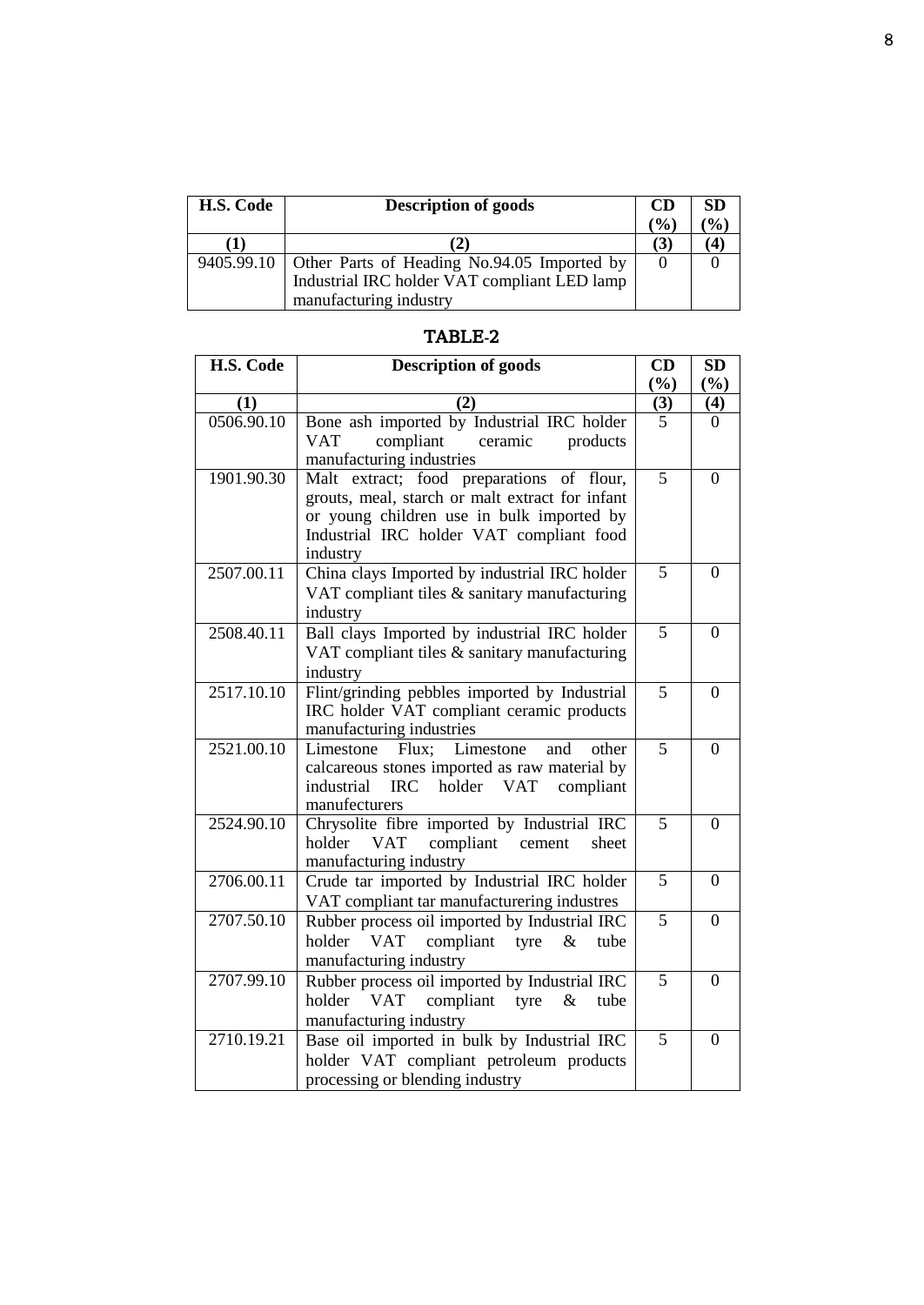| H.S. Code               | <b>Description of goods</b>                                                                                                                                                                                | CD<br>(%)      | <b>SD</b><br>(%) |
|-------------------------|------------------------------------------------------------------------------------------------------------------------------------------------------------------------------------------------------------|----------------|------------------|
| (1)                     | (2)                                                                                                                                                                                                        | (3)            | (4)              |
| 2902.50.10              | Styrene imported by Industrial IRC holder<br>VAT compliant paint manufacturing industries                                                                                                                  | 5              | $\Omega$         |
| 2905.12.10              | Isopropyl alcohol imported by Industrial IRC<br>holder VAT compliant ink manufacturing<br>industry                                                                                                         | $\overline{5}$ | $\theta$         |
| 2905.16.10              | Octanol and isomers imported by Industrial<br><b>IRC</b><br>holder<br><b>VAT</b><br>compliant<br>dioctyl<br>orthophthalates manufacturing industry                                                         | 5              | $\theta$         |
| 3215.11.20              | Black ink Imported by industrial IRC holder<br>VAT compliant SIM card and scratch card<br>manufacturing industry                                                                                           | 5              | $\theta$         |
| 3215.90.30              | Inkjet Refill in injectable form Imported by<br>industry IRC holder VAT compliand SIM card<br>and scratch card manufacturing industry                                                                      | 5              | $\theta$         |
| 3403.99.10              | Compressor oil imported by Industrial IRC<br>holder<br><b>VAT</b><br>compliant<br>compressor<br>manufacturing industry                                                                                     | 5              | $\overline{0}$   |
| 3404.90.10              | Other Waxes imported by Industrial IRC<br>holder VAT compliant ink manufacturing<br>industry                                                                                                               | 5              | 0                |
| 3801.30.10              | Graphite or carbon electrode paste imported<br>by Industrial IRC holder VAT compliant ferro<br>alloy manufacturing industry                                                                                | 5              | $\overline{0}$   |
| 3811.21.10              | Additives for Lubricating oils Containing<br>Pteroleum<br>oils<br>oils<br>obtained<br>from<br><b>or</b><br>Bituminous Minerals imported by Industrial<br>IRC holder VAT compliant lub-blending<br>industry | 5              | $\theta$         |
| $38\overline{11.29.10}$ | Additives for Lubricating oils obtained from<br>other sources imported by Industrial IRC<br>holder VAT compliant lub-blending industry                                                                     | 5              | $\boldsymbol{0}$ |
| 3812.39.20              | Anti-oxidising<br>preparation<br>and<br>other<br>compound stabilisers imported by Industrial<br>IRC holder VAT compliant tyre-tube or<br>plastic goods manufacturing industry                              | 5              | 0                |
| 3814.00.10              | Organic composite solvent imported<br>by<br>Industrial IRC holder VAT compliant ink<br>manufacturing industry                                                                                              | $\overline{5}$ | $\Omega$         |
| 3824.99.30              | Barium/strontium ferrite powder imported by<br>IRC holder VAT compliant<br>Industrial<br>manufacturing industry                                                                                            | 5              | $\theta$         |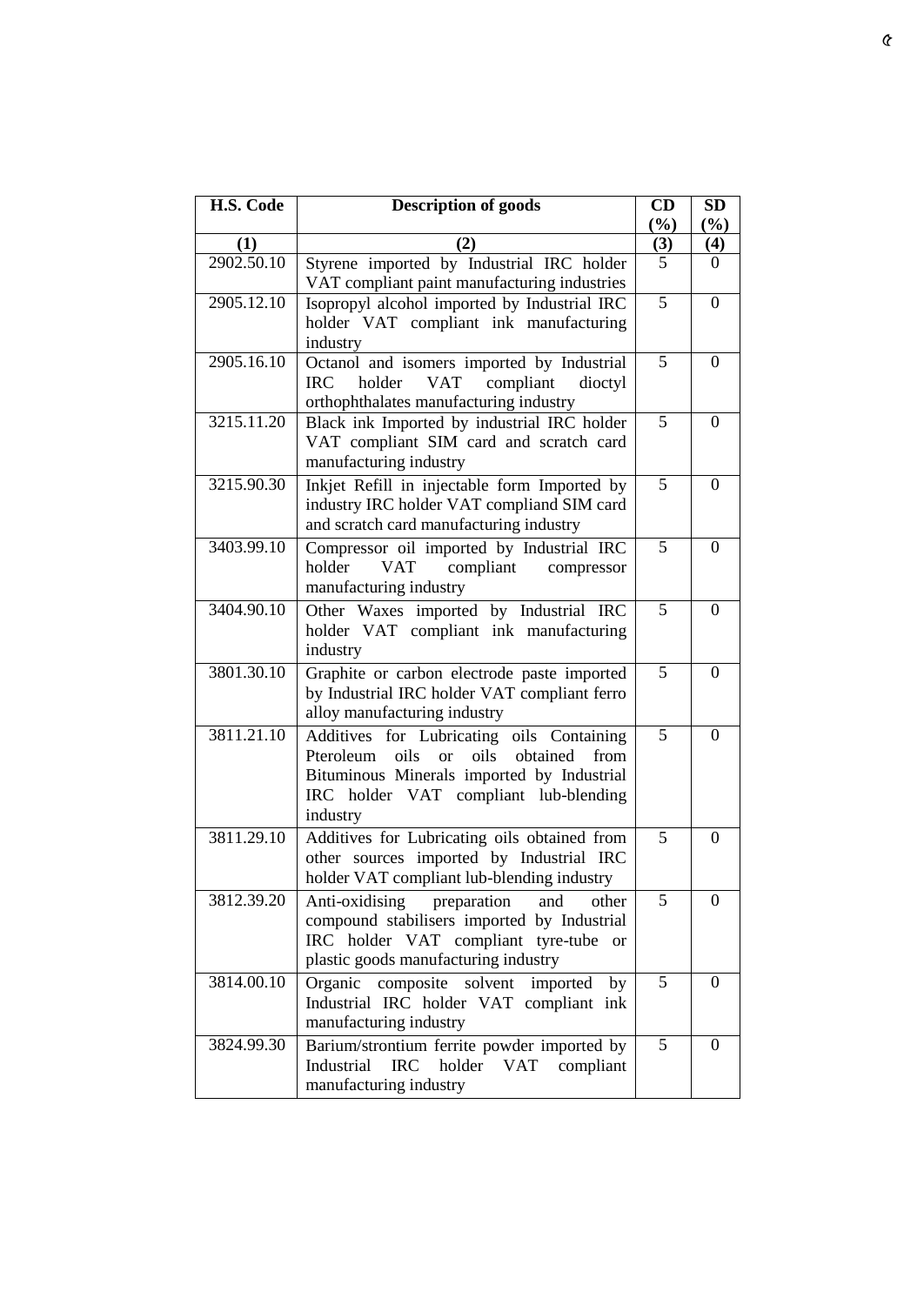| H.S. Code  | <b>Description of goods</b>                                                                                                                                                                                                                                           | CD              | <b>SD</b>        |
|------------|-----------------------------------------------------------------------------------------------------------------------------------------------------------------------------------------------------------------------------------------------------------------------|-----------------|------------------|
|            |                                                                                                                                                                                                                                                                       | (%)             | (%)              |
| (1)        | (2)                                                                                                                                                                                                                                                                   | $\frac{(3)}{5}$ | (4)              |
| 3824.99.50 | calcium<br>carbonate<br>imported<br>Coated<br>by<br>Industrial IRC holder VAT compliant plastic<br>goods or calcium carbonate filler or Cable                                                                                                                         |                 | $\theta$         |
|            | manufacturing industry                                                                                                                                                                                                                                                |                 |                  |
| 3909.20.10 | Melamine resins imported by Industrial IRC                                                                                                                                                                                                                            | 5               | $\Omega$         |
|            | holder VAT compliant melamine products<br>manufacturing industries                                                                                                                                                                                                    |                 |                  |
| 3909.40.10 | Phenolic resins imported by Industrial IRC<br>holder VAT compliant ink or tyre tube<br>manufacturing industries                                                                                                                                                       | 5               | $\theta$         |
| 3920.49.30 | PVC film and PVDC Film imported by<br>Industrial<br>IRC holder VAT<br>compliant<br>medicine packaging industries                                                                                                                                                      | 5               | $\Omega$         |
| 3920.92.30 | Unprinted nylon film in roll form imported by<br>Industrial IRC holder<br>VAT<br>compliant<br>medicine packaging industries                                                                                                                                           | 5               | $\theta$         |
| 3921.19.11 | Microcellular PET light sheet having a power<br>saving capa.of 20% or more imported by<br><b>IRC</b><br>industrial<br>holder VAT<br>compilant<br>television manufacturing Industry                                                                                    | 5               | $\Omega$         |
| 3921.90.10 | Vulcanised<br>sheet imported in<br>fibre<br>pre<br>punched, cut to size shape for the manufacture<br>of sliver cans; plastic film metalised yarn<br>grade imported by Industrial IRC holder VAT<br>compliant metalized yarn (flat or round)<br>manufacturing industry | 5               | $\overline{0}$   |
| 3923.90.31 | Aseptic pack imported by Industrial IRC<br>holder VAT compliant dairy industries                                                                                                                                                                                      | 5               | $\overline{0}$   |
| 4001.21.10 | Smoked sheets imported by Industrial IRC<br>compliant tyre<br>VAT<br>and<br>holder<br>tube<br>manufacturing industry of a rim<br>size<br>exceeding 16"                                                                                                                | $\overline{5}$  | $\overline{0}$   |
| 4805.91.10 | Uncoated paper board imported by Industrial<br>IRC holder VAT compliant Gypsum board<br>manufacturing industry                                                                                                                                                        | 5               | $\boldsymbol{0}$ |
| 4805.92.10 | Uncoated paper board imported by Industrial<br>IRC holder VAT compliant Gypsum board<br>manufacturing industry                                                                                                                                                        | 5               | $\Omega$         |
| 4805.93.10 | Uncoated paper board imported by Industrial<br>IRC holder VAT compliant Gypsum board<br>manufacturing industry                                                                                                                                                        | 5               | 0 <sup>1</sup>   |
| 4811.90.11 | Melamine/Decalcomania Paper imported by<br>Industrial<br><b>IRC</b><br>holder<br><b>VAT</b><br>compliant                                                                                                                                                              | 5               | $\overline{0}$   |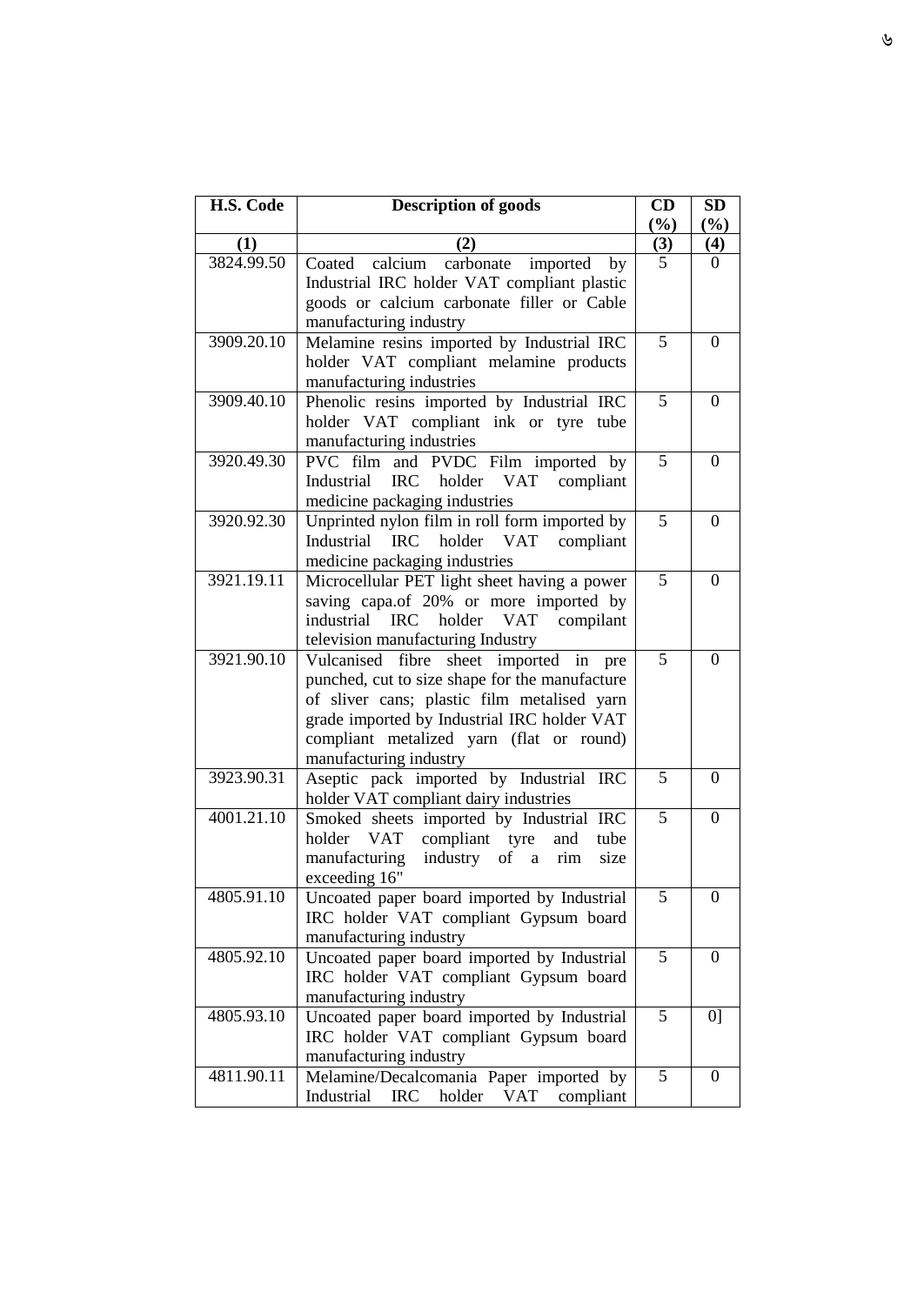| H.S. Code               | <b>Description of goods</b>                                                                | CD<br>(%)      | <b>SD</b><br>$(\%)$ |
|-------------------------|--------------------------------------------------------------------------------------------|----------------|---------------------|
| (1)                     | (2)                                                                                        | (3)            | (4)                 |
|                         | Ceramic/Melamine/ Transfers (decalcomania)                                                 |                |                     |
|                         | manufacturing industry                                                                     |                |                     |
| 4811.60.20              | Paraffin wax or stearin covered or latex coated                                            | 5              | $\theta$            |
|                         | or waterproof paper and paperboard Imported                                                |                |                     |
|                         | by Industrial IRC holder VAT compliant                                                     |                |                     |
|                         | abrasive paper (sand paper) manufacturing                                                  |                |                     |
|                         | industry                                                                                   |                |                     |
| 4908.10.10              | (decalcomanias)<br>imported<br>Transfers<br>by                                             | 5              | $\theta$            |
|                         | Industrial IRC holder VAT compliant ceramic                                                |                |                     |
|                         | or melamine industry                                                                       |                |                     |
| 5608.19.10              | Filter cloth imported by Industrial IRC holder                                             | $\overline{5}$ | $\theta$            |
|                         | compliant<br>ceramic<br>VAT<br>products                                                    |                |                     |
|                         | manufacturing industries                                                                   |                |                     |
| 5901.10.10              | Textile fabrics coated with gum or amylaceous                                              | 5              | $\theta$            |
|                         | Imported by Industrial IRC holder VAT                                                      |                |                     |
| 6309.00.10              | compliant sand paper manufacturing industry                                                | 5              |                     |
|                         | Used sweater imported by Industrial IRC<br>holder VAT compliant blanket manufacturing      |                | $\overline{0}$      |
|                         | industry                                                                                   |                |                     |
| 6802.29.10              | Silex/lining/abrasive/polishing disc imported                                              | 5              | $\Omega$            |
|                         | by Industrial IRC holder VAT compliant                                                     |                |                     |
|                         | ceramic products manufacturing industries                                                  |                |                     |
| 6903.20.30              | Alumina liner imported by Industrial IRC                                                   | 5              | $\Omega$            |
|                         | holder VAT compliant ceramic<br><sub>or</sub><br>steel                                     |                |                     |
|                         | products manufacturing industries                                                          |                |                     |
| 7019.61.20              | Closed woven fabrics of roving imported by                                                 | 5              | $\theta$            |
|                         | Industrial IRC holder VAT compliant bio-gas                                                |                |                     |
|                         | plant                                                                                      |                |                     |
| $7019.62.\overline{20}$ | Other closed fabrics of roving imported by                                                 | 5              | $\theta$            |
|                         | Industrial IRC holder VAT compliant bio-gas                                                |                |                     |
|                         | plant                                                                                      |                |                     |
| 7019.90.19              | Other articles of glass firbre, other than biogas                                          | 5              | $\overline{0}$      |
|                         | digester, imported by Industrial IRC holder                                                |                |                     |
|                         | VAT compliant bio-gas plant                                                                |                |                     |
| 7208.10.10              | In coils, not further worked than hot-rolled,                                              | 5              | 0                   |
|                         | with patterns in relief imported by Industrial                                             |                |                     |
|                         | IRC holder VAT compliant transformer and                                                   |                |                     |
|                         | products of Chapter 72 and Chapter 73                                                      |                |                     |
|                         | manufacturing industry                                                                     | 5              |                     |
| 7208.25.10              | Other, in coils, not further worked than hot-                                              |                | 0                   |
|                         | rolled, pickled of a thickness of 4.75 mm or<br>more imported by Industrial IRC holder VAT |                |                     |
|                         | compliant transformer and products of Chapter                                              |                |                     |
|                         | 72 and Chapter 73 manufacturing industry                                                   |                |                     |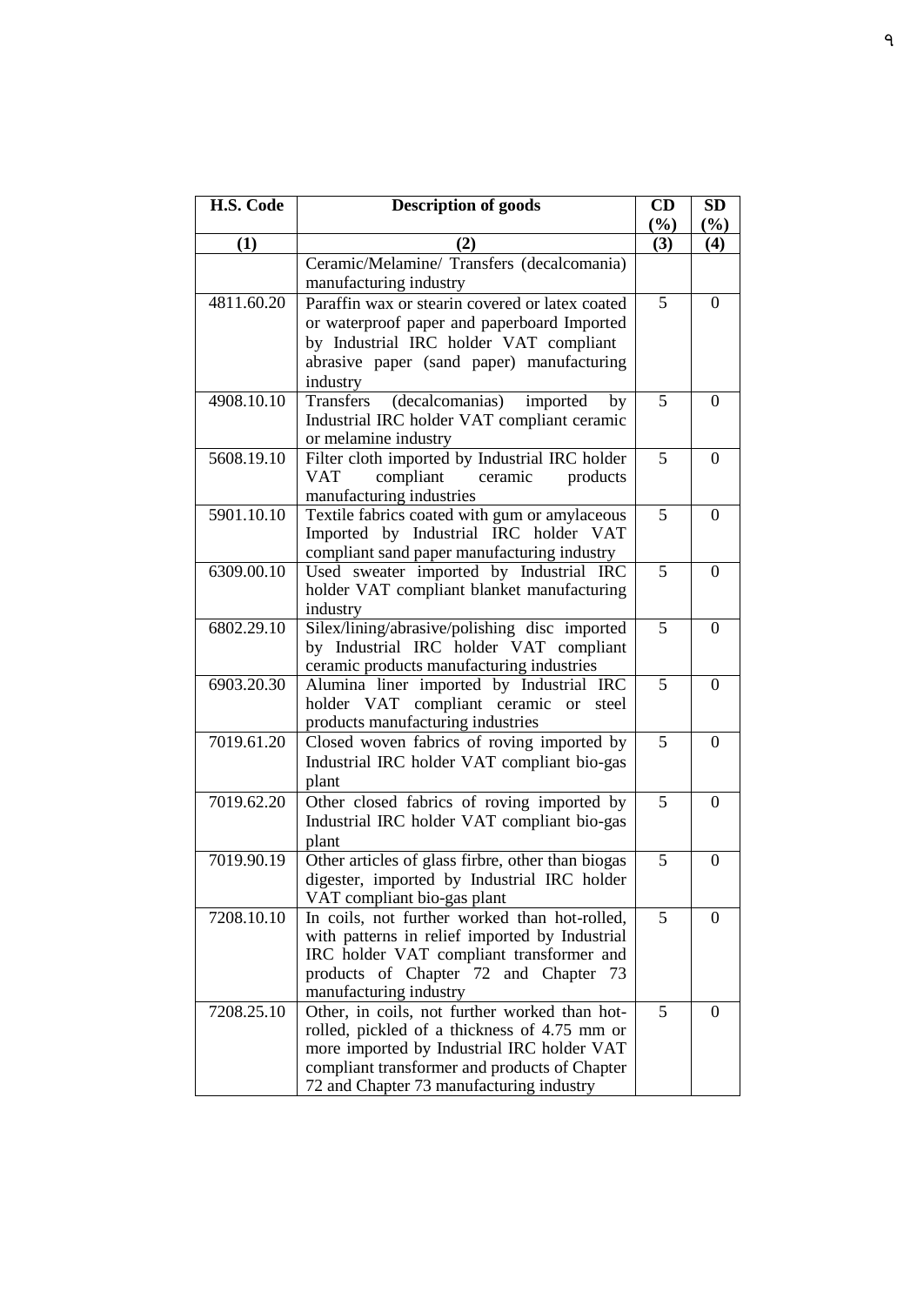| H.S. Code  | <b>Description of goods</b>                                                                                                                                                                                                                                   | CD       | <b>SD</b>  |
|------------|---------------------------------------------------------------------------------------------------------------------------------------------------------------------------------------------------------------------------------------------------------------|----------|------------|
| (1)        |                                                                                                                                                                                                                                                               | (%)      | (%)<br>(4) |
| 7208.26.10 | (2)<br>Other, in coils, not further worked than hot-<br>rolled, pickled of a thickness of 3 mm or more<br>but less than 4.75 mm imported by Industrial<br>IRC holder VAT compliant transformer and                                                            | (3)<br>5 | $\Omega$   |
|            | products of Chapter 72 and Chapter 73<br>manufacturing industry                                                                                                                                                                                               |          |            |
| 7208.27.10 | Other, in coils, not further worked than hot-<br>rolled, pickled of a thickness of less than 3<br>mm imported by Industrial IRC holder VAT<br>compliant transformer, bicycle parts,<br>and<br>products of Chapter 72 and Chapter 73<br>manufacturing industry | 5        | $\theta$   |
| 7208.36.10 | Other, in coils, not further worked than hot-<br>rolled of a thickness exceeding 10 mm<br>Imported by Industrial IRC holder VAT<br>compliant transformer and products of Chapter<br>72 and Chapter 73 manufacturing industry                                  | 5        | $\Omega$   |
| 7208.37.10 | Other, in coils, not further worked than hot-<br>rolled of a thickness of 4.75 mm or more but<br>not exceeding 10 mm imported by Industrial<br>IRC holder VAT compliant transformer and<br>products of Chapter 72 and Chapter 73<br>manufacturing industry    | 5        | $\theta$   |
| 7208.38.10 | Other, in coils, not further worked than hot-<br>rolled of a thickness of 3 mm or more but less<br>than 4.75 mm imported by Industrial IRC<br>holder VAT compliant transformer<br>and<br>products of Chapter 72 and Chapter 73<br>manufacturing industry      | 5        | $\theta$   |
| 7208.39.20 | Other, in coils, not further worked than hot-<br>rolled of a thickness of less than 3 mm<br>imported by Industrial IRC holder VAT<br>compliant transformer and products of Chapter<br>72 and Chapter 73 manufacturing industry                                | 5        | $\theta$   |
| 7208.40.10 | further<br>coils,<br>worked<br>Not in<br>not<br>than<br>hot-rolled, with patterns in relief imported by<br>Industrial<br>$\rm IRC$<br>holder<br><b>VAT</b><br>compliant<br>transformer and products of Chapter 72 and<br>Chapter 73 manufacturing industry    | 5        | $\theta$   |
| 7208.51.10 | Other, not in coils, not further worked than<br>hot-rolled of a thickness exceeding 10 mm<br>imported by Industrial IRC holder VAT<br>compliant transformer and products of Chapter<br>72 and Chapter 73 manufacturing industry                               | 5        | 0          |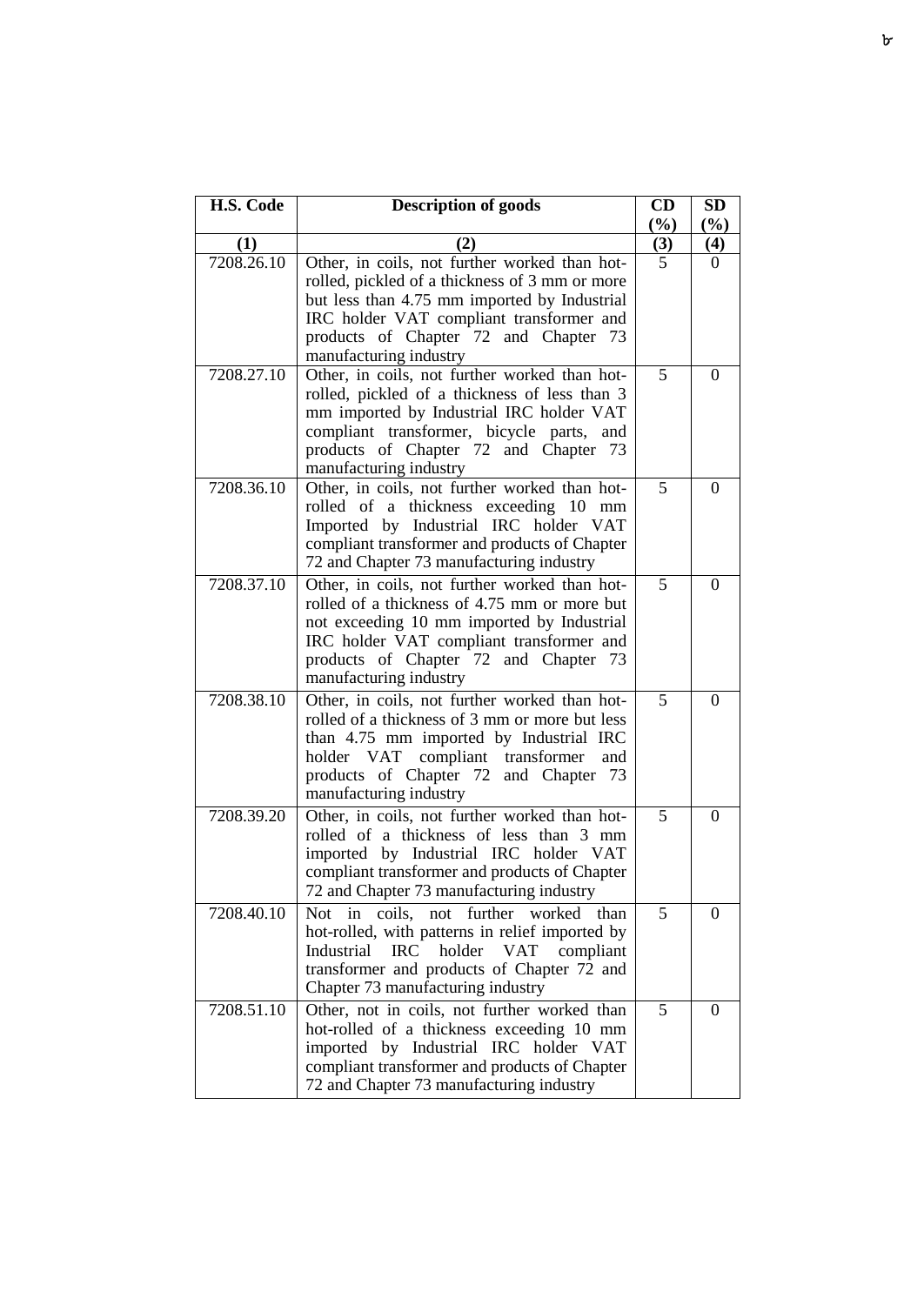| H.S. Code  | <b>Description of goods</b>                                                             | CD<br>(%)      | <b>SD</b>        |
|------------|-----------------------------------------------------------------------------------------|----------------|------------------|
| (1)        | (2)                                                                                     | (3)            | $(\%)$<br>(4)    |
| 7208.52.10 | Other, not in coils, not further worked than                                            | $\overline{5}$ | $\Omega$         |
|            | hot-rolled of a thickness of 4.75 mm or more                                            |                |                  |
|            | but not exceeding 10 mm imported by                                                     |                |                  |
|            | IRC holder VAT compliant<br>Industrial                                                  |                |                  |
|            | transformer and products of Chapter 72 and                                              |                |                  |
|            | Chapter 73 manufacturing industry                                                       |                |                  |
| 7208.53.10 | Other, not in coils, not further worked than                                            | 5              | $\theta$         |
|            | hot-rolled of a thickness of 3 mm or more but                                           |                |                  |
|            | less than 4.75 mm imported by Industrial IRC<br>holder VAT compliant transformer<br>and |                |                  |
|            | products of Chapter 72 and Chapter 73                                                   |                |                  |
|            | manufacturing industry                                                                  |                |                  |
| 7208.54.10 | Other, not in coils, not further worked than                                            | 5              | $\theta$         |
|            | hot-rolled of a thickness of less than 3 mm                                             |                |                  |
|            | imported by Industrial IRC holder VAT                                                   |                |                  |
|            | compliant transformer and products of Chapter                                           |                |                  |
|            | 72 and Chapter 73 manufacturing industry                                                |                |                  |
| 7208.90.10 | Other, not in coils, not further worked than                                            | 5              | $\theta$         |
|            | hot-rolled, other, imported by Industrial IRC                                           |                |                  |
|            | holder VAT compliant transformer<br>and                                                 |                |                  |
|            | products of Chapter 72 and Chapter 73                                                   |                |                  |
| 7209.16.10 | manufacturing industry<br>Cold rolled steel sheet Imported by Industrial                | 5              | 0                |
|            | IRC holder VAT compliant fire resistant door                                            |                |                  |
|            | manufacturing industry                                                                  |                |                  |
| 7209.17.10 | Cold rolled steel sheet imported by Industrial                                          | 5              | $\theta$         |
|            | IRC holder VAT compliant fire resistant door                                            |                |                  |
|            | manufacturing industrys                                                                 |                |                  |
| 7210.30.10 | Flat-Rolled Iron or Steel, Width >=600mm,                                               | 5              | $\overline{0}$   |
|            | Electro-Plated or Coated with Zinc imported                                             |                |                  |
|            | by industrial IRC holder VAT compilant                                                  |                |                  |
|            | television manufacturing Industry                                                       |                |                  |
| 7211.19.10 | Hot rolled steel sheet imported by Industrial                                           | 5              | $\boldsymbol{0}$ |
|            | IRC holder VAT compliant compressor<br>manufacturing industry                           |                |                  |
| 7212.20.10 | Flat rolled products of iron or non-alloy steel                                         | 5              | $\overline{0}$   |
|            | electrolytically plated or coated with zinc                                             |                |                  |
|            | imported by Industrial IRC holder VAT                                                   |                |                  |
|            | compliant television manufacturing industries                                           |                |                  |
| 7213.91.10 | Other bars and rods, hot-rolled, in irregularly                                         | 5              | $\boldsymbol{0}$ |
|            | wound coils, of iron or non-alloy steel of                                              |                |                  |
|            | circular cross-section measuring less than 14                                           |                |                  |
|            | mm in diameter imported by Industrial IRC                                               |                |                  |
|            | holder<br>VAT<br>compliant<br>electrode                                                 |                |                  |
|            | manufacturing and wire drawing industries                                               |                |                  |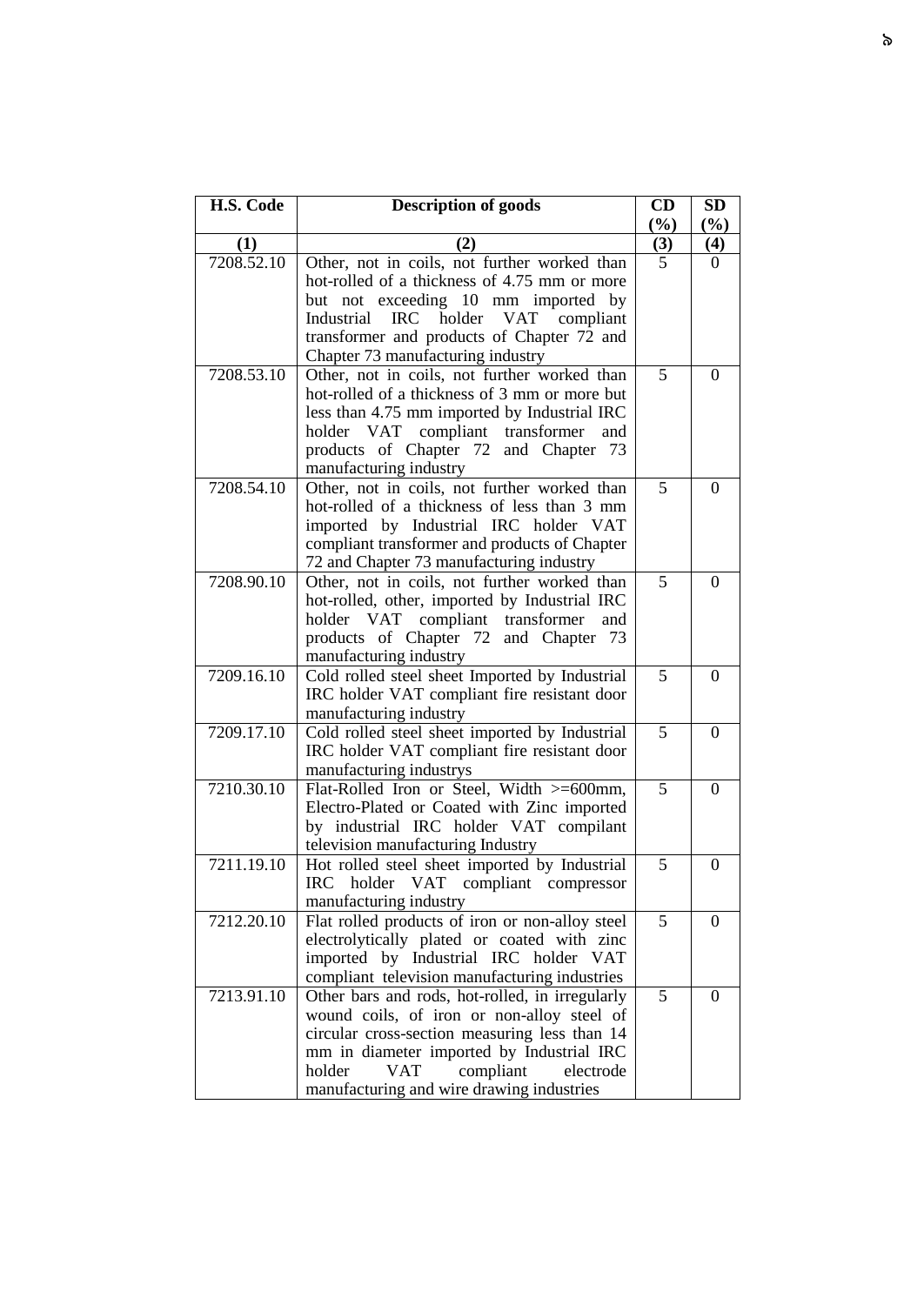| H.S. Code  | <b>Description of goods</b>                                                                                                                                                                                                                                                                                              | CD<br>(%) | <b>SD</b><br>(%) |
|------------|--------------------------------------------------------------------------------------------------------------------------------------------------------------------------------------------------------------------------------------------------------------------------------------------------------------------------|-----------|------------------|
| (1)        | (2)                                                                                                                                                                                                                                                                                                                      | (3)       | (4)              |
| 7213.91.20 | Wire rod imported by Industrial IRC holder<br>VAT compliant bicycle parts/components<br>manufacturing industry                                                                                                                                                                                                           | 5         | 0                |
| 7213.91.30 | Wire rod imported by Industrial IRC holder<br>compliant<br>electric<br>VAT<br>cable<br>clip<br>manufacturing industry                                                                                                                                                                                                    | 5         | $\Omega$         |
| 7213.99.10 | Wire rod imported by Industrial IRC holder<br>VAT compliant electrode or wire drawing<br>manufacturing industry                                                                                                                                                                                                          | 5         | $\theta$         |
| 7214.91.10 | Other bars and rods of iron or non-alloy steel,<br>not further worked than forged, hot-rolled,<br>hot-drawn or hot-extruded, but including those<br>twisted after rolling of rectangular (other than<br>square) cross-section imported by Industrial<br>IRC holder VAT compliant leaf spring<br>manufacturing industries | 5         | $\overline{0}$   |
| 7219.11.10 | Flat-rolled products of a thickness exceeding<br>10 mm imported by Industrial IRC holder<br>VAT compliant cold rolled stainless steel in coils<br>manufacturing industry                                                                                                                                                 | 5         | $\theta$         |
| 7219.12.10 | Flat-rolled products of a thickness of 4.75 mm<br>or more but not exceeding 10 mm Imported by<br>Industrial IRC holder VAT compliant cold<br>rolled stainless steel in coils manufacturing<br>industry                                                                                                                   | 5         | $\overline{0}$   |
| 7219.13.10 | Flat-rolled products of a thickness of 3 mm or<br>more but less than 4.75 mm<br>Imported by<br>Industrial IRC holder VAT compliant cold<br>rolled stainless<br>steel in coils manufacturing<br>industry                                                                                                                  | 5         | $\theta$         |
| 7219.14.10 | Flat-rolled products of a thickness of less than<br>3 mm Imported by Industrial IRC holder VAT<br>compliant cold rolled stainless steel in coils<br>manufacturing industry                                                                                                                                               | 5         | $\theta$         |
| 7225.30.10 | Flat-rolled products of other alloy steel, of a<br>width of 600<br>mm<br>other<br><sub>or</sub><br>more<br>than<br>silicon-electrical steel not further worked than<br>hot-rolled, in coils imported by Industrial IRC<br>holder<br>compliant<br>VAT<br>alloy<br>steel<br>manufacturing industry                         | 5         | $\Omega$         |
| 7226.99.10 | Silicon<br>crystal<br>steel<br>sheet<br>(Amorphos)<br>imported by Industrial IRC holder VAT<br>compliant transformer manufacturing industry                                                                                                                                                                              | 5         | $\Omega$         |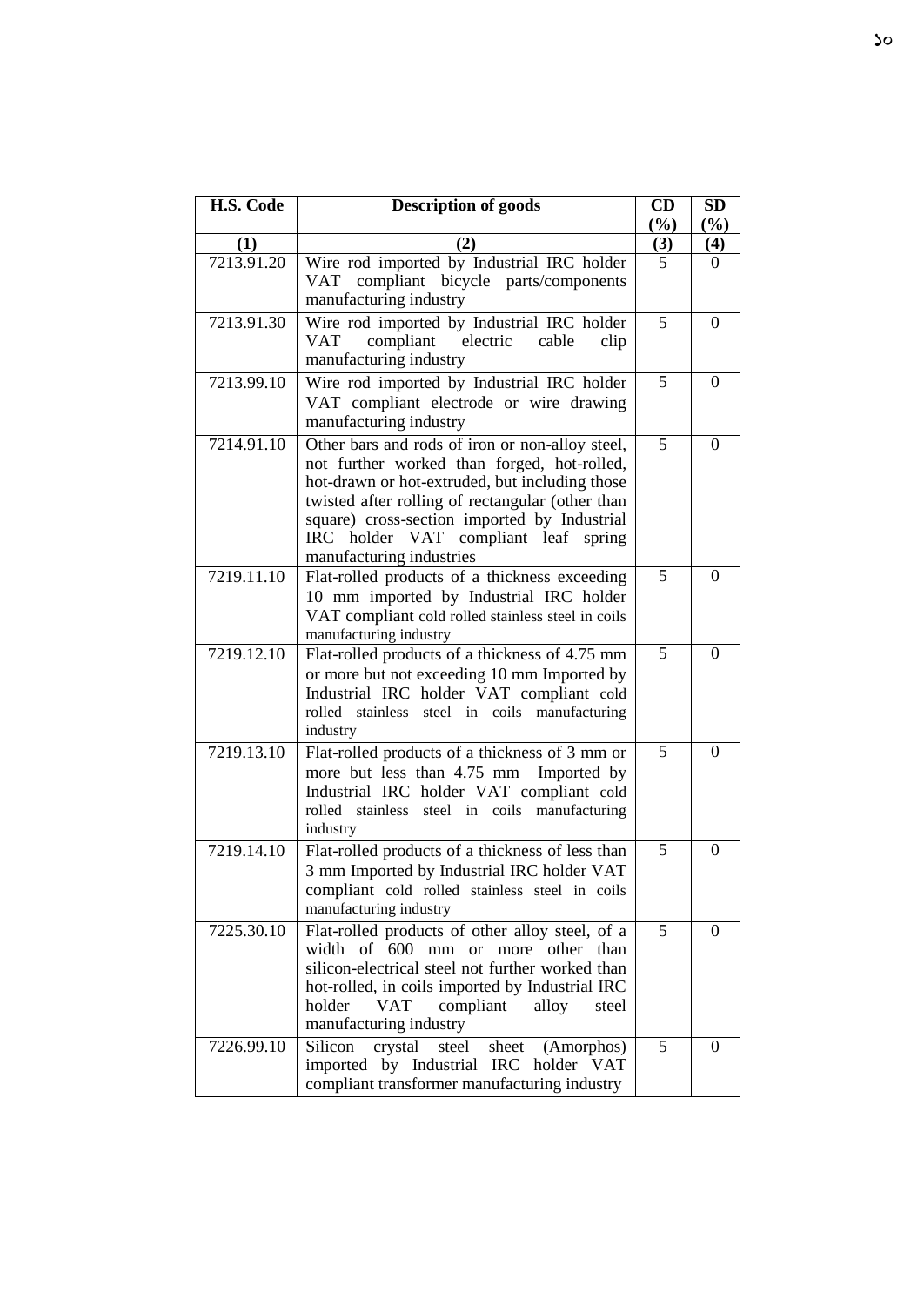| H.S. Code  | <b>Description of goods</b>                      | CD              | <b>SD</b>        |
|------------|--------------------------------------------------|-----------------|------------------|
|            |                                                  | (%)             | (%)              |
| (1)        | (2)                                              | $\frac{(3)}{5}$ | (4)              |
| 7227.90.10 | M.S. rod/shaft imported by Industrial IRC        |                 | 0                |
|            | holder VAT compliant electric fan motor or       |                 |                  |
|            | water pump motor manufacturing industry          |                 |                  |
| 7227.90.20 | M.S. bars and rods imported by Industrial IRC    | 5               | $\Omega$         |
|            | <b>VAT</b><br>compliant<br>holder<br>electrode   |                 |                  |
|            | manufacturing or wire drawing industry           |                 |                  |
| 7318.22.10 | Rotor washers imported by Industrial IRC         | $\overline{5}$  | $\theta$         |
|            | holder VAT compliant electric fan motor or       |                 |                  |
|            | water pump motor manufacturing industry          |                 |                  |
| 7407.21.10 | Brass Rods imported by Industrial IRC holder     | $\overline{5}$  | $\theta$         |
|            | VAT compliant valve and bung manufacturing       |                 |                  |
|            | industry                                         |                 |                  |
| 7408.19.10 | Copper wire imported by Industrial IRC           | 5               | $\theta$         |
|            | holder VAT compliant electric fan motor or       |                 |                  |
|            | water pump motor manufacturing industry          |                 |                  |
| 7409.21.10 | Copper-zinc base alloys (brass) in coil          | $\overline{5}$  | $\overline{0}$   |
|            | imported by Industrial IRC holder VAT            |                 |                  |
|            | compliant manufacturing industry                 |                 |                  |
| 7409.31.10 | Copper-tin base alloys (bronze) in<br>coil       | 5               | $\Omega$         |
|            | imported by Industrial IRC holder VAT            |                 |                  |
|            | compliant manufacturing industry                 |                 |                  |
| 7410.21.10 | Copper foil backed of refined copper imported    | 5               | $\theta$         |
|            | by Industrial IRC holder VAT compliant           |                 |                  |
|            | printed circuit manufacturing industry           |                 |                  |
| 7411.10.10 | Tubes and pipes of refined copper imported by    | 5               | $\theta$         |
|            | Industrial IRC holder VAT<br>compliant           |                 |                  |
|            | compressor manufacturing industry                |                 |                  |
| 7606.12.10 | Alloyed aluminium rectangular<br>(including)     | 5               | $\overline{0}$   |
|            | square) plates, sheets and strips imported by    |                 |                  |
|            | Industrial IRC holder VAT compliant electric     |                 |                  |
|            | fan manufacturing industry                       |                 |                  |
| 7607.11.10 | Aluminium foil in rolled but not further         | 5               | $\boldsymbol{0}$ |
|            | worked imported by Industrial IRC holder         |                 |                  |
|            | VAT compliant manufacturing industries           |                 |                  |
| 7607.19.10 | lacquered imported<br>Aluminium<br>by<br>foil    | 5               | $\Omega$         |
|            | Industrial<br><b>IRC</b><br>holder VAT compliant |                 |                  |
|            | manufacturing industry                           |                 |                  |
| 7901.12.11 | Zinc ingots, not alloyed imported by Industrial  | 5               | 0                |
|            | IRC holder VAT compliant alloy<br>steel          |                 |                  |
|            | manufacturing industry                           |                 |                  |
| 7901.20.10 | Zinc alloys imported by Industrial IRC holder    | 5               | 0                |
|            | VAT compliant alloy steel manufacturing          |                 |                  |
|            | industry                                         |                 |                  |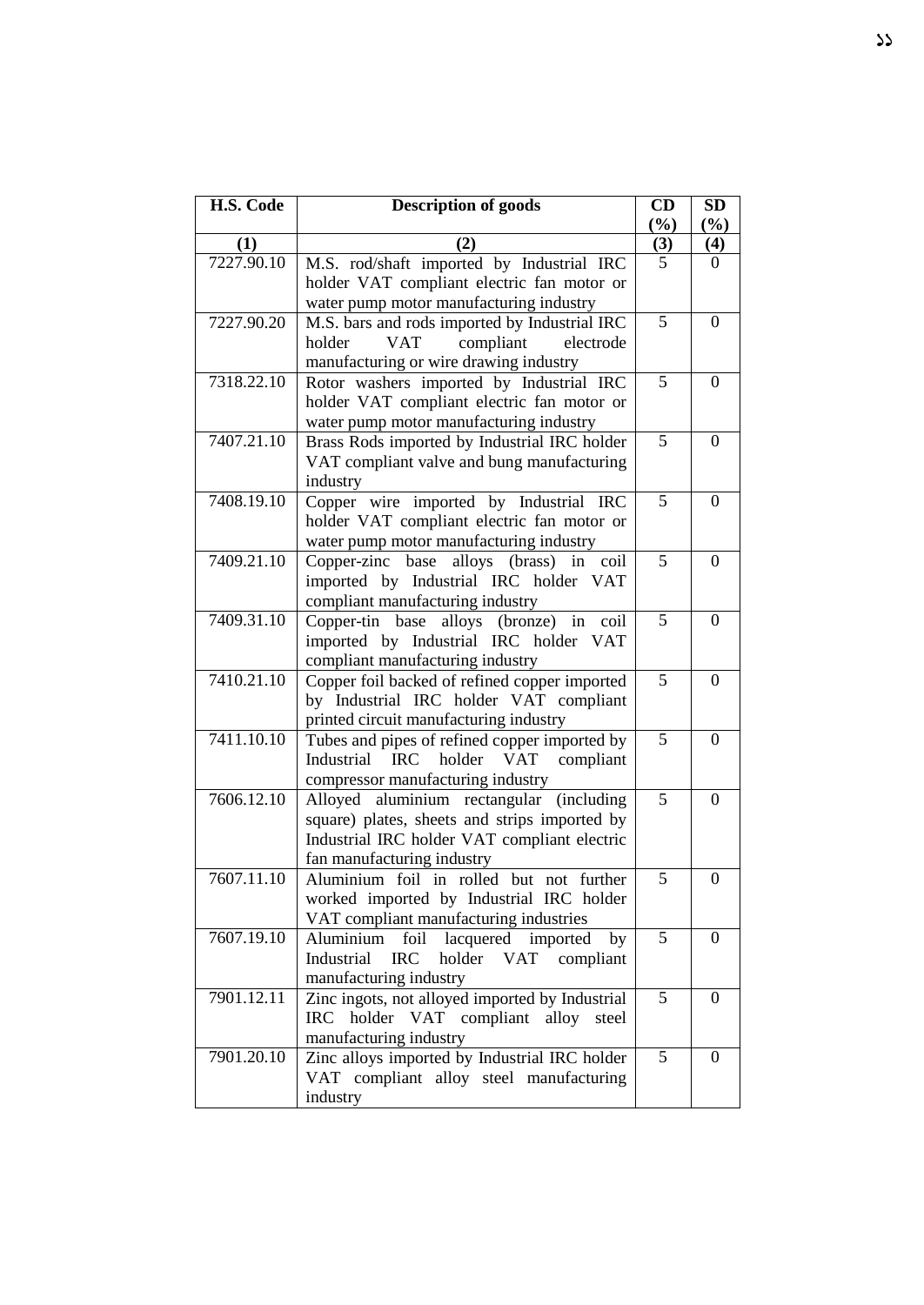| H.S. Code  | <b>Description of goods</b>                                                                                                                                                             | CD             | SD               |
|------------|-----------------------------------------------------------------------------------------------------------------------------------------------------------------------------------------|----------------|------------------|
|            |                                                                                                                                                                                         | (%)            | (%)              |
| (1)        | (2)                                                                                                                                                                                     | (3)            | (4)              |
| 8101.99.10 | Tungsten filament imported by Industrial IRC<br>VAT compliant electric<br>bulb<br>holder<br>manufacturing industry                                                                      | $\overline{5}$ | 0                |
| 8414.90.20 | Parts of compressor imported by Industrial<br>IRC holder VAT compliant compressor<br>manufacturing industry                                                                             | 5              | $\Omega$         |
| 8421.29.10 | imported<br>Cartridge/Membrane filter<br>by<br>Industrial IRC holder VAT<br>compliant<br>pharmaceuticals<br>purifying<br><b>or</b><br>water<br>machine/apparatus manufacturing industry | $\overline{5}$ | $\Omega$         |
| 8421.21.94 | Carbon filter, filter housing, diffuser imported<br>by Industrial IRC holder VAT compliant<br>purifying<br>water<br>machine/apparatus<br>manufacturing industry                         | 5              | $\theta$         |
| 8513.90.10 | Parts of Solar Powered lantern/lamps having<br>no provision for electrical power Imported by<br>Industrial IRC Holder VAT Compliant LED<br>Lamp Manufacturing industries                | 5              | $\Omega$         |
| 8532.22.10 | electrolytic<br>Aluminium<br>fixed<br>capacitor<br>imported by Industrial IRC holder VAT<br>compliant electric fan motor or water pump<br>motor manufacturing industry                  | 5              | $\Omega$         |
| 8532.29.10 | Capacitor imported by Industrial IRC holder<br>VAT compliant compressor manufacturing<br>industry                                                                                       | 5              | $\theta$         |
| 8536.30.10 | Motor protector imported by Industrial IRC<br>compliant compressor<br>holder<br><b>VAT</b><br>manufacturing industry                                                                    | 5              | $\Omega$         |
| 8536.49.10 | PTC relay imported by Industrial IRC holder<br>VAT compliant compressor manufacturing<br>industry                                                                                       | 5              | $\theta$         |
| 8536.90.10 | Connector; Terminal; Electrical apparatus<br>Imported by Industrial IRC holder VAT<br>compliant compressor manufacturing industry                                                       | 5              | $\theta$         |
| 8542.31.20 | Other module imported by Industrial IRC<br>holder VAT compliant SIM card or Smart card<br>or Digital card manufacturing industry                                                        | 5              | $\boldsymbol{0}$ |
| 8547.90.10 | Insulating Fittings (other than of ceramic &<br>plastic) imported by industrial IRC holder<br><b>VAT</b><br>compliant<br>insulator<br>manufacturing<br>industry                         | $\overline{5}$ | 0                |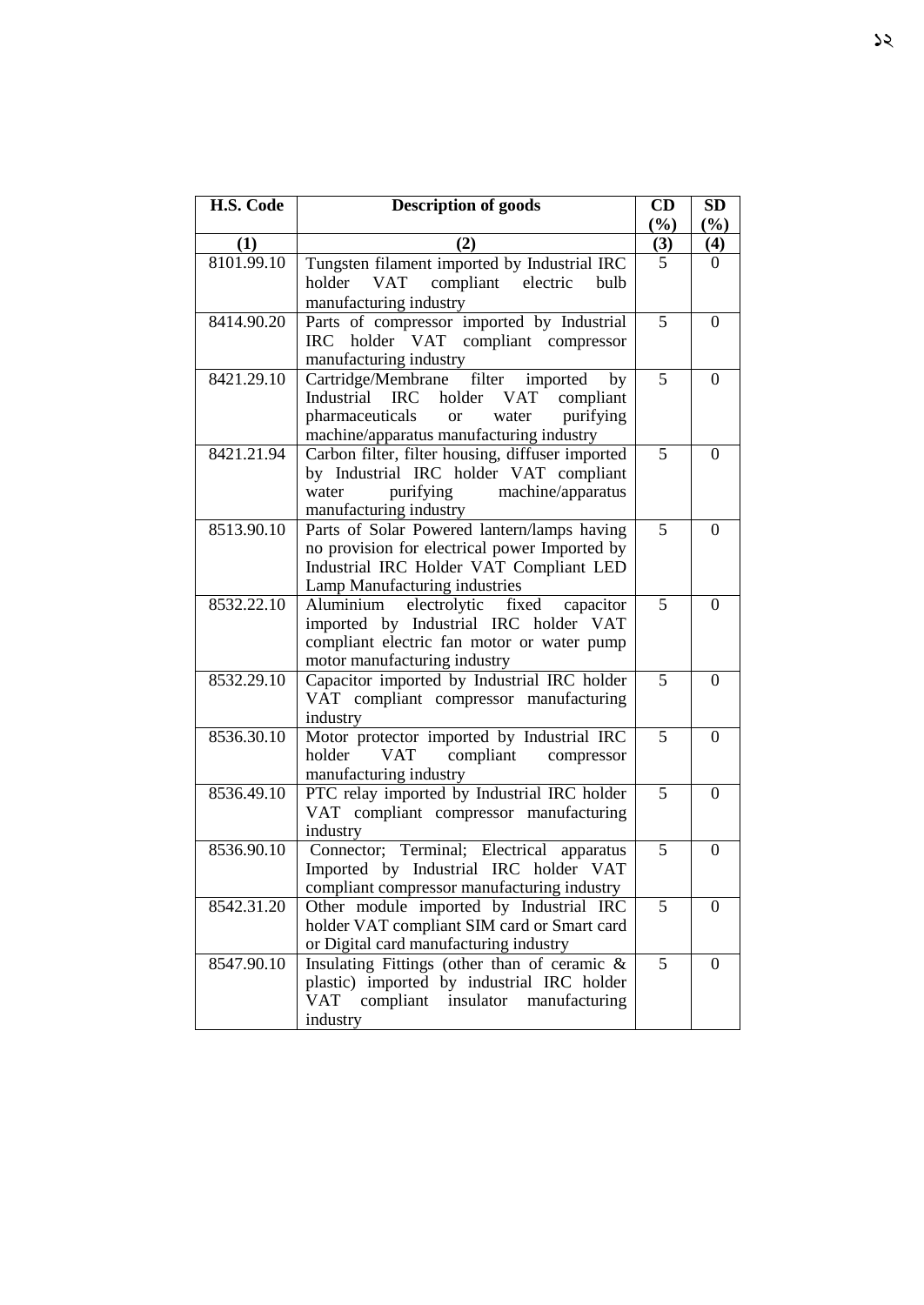| г<br>. .<br>$\overline{a}$ |
|----------------------------|
|----------------------------|

| H.S. Code  | <b>Description of goods</b>                                                                       | CD  | <b>SD</b>        |
|------------|---------------------------------------------------------------------------------------------------|-----|------------------|
|            |                                                                                                   | (%) | $(\%)$           |
| (1)        | (2)                                                                                               | (3) | (4)              |
| 0402.10.91 | Milk and cream in powder, granules or other                                                       | 10  | $\Omega$         |
|            | solid forms, of a fat content, by weight, not                                                     |     |                  |
|            | exceeding 1.5%, other than retail packing of                                                      |     |                  |
|            | upto 2.5 kg imported by Industrial IRC holder                                                     |     |                  |
|            | VAT compliant milk and milk products                                                              |     |                  |
|            | manufacturing industry                                                                            |     |                  |
| 0402.21.91 | Milk and cream in powder, granules or other                                                       | 10  | $\boldsymbol{0}$ |
|            | solid forms, of a fat content, by weight,                                                         |     |                  |
|            | exceeding1.5%, other than retail packing of                                                       |     |                  |
|            | upto 2.5 kg imported by Industrial IRC holder                                                     |     |                  |
|            | VAT compliant milk and milk products<br>manufacturing industry                                    |     |                  |
| 0404.10.10 | Whey whether<br><b>or</b><br>concentrated<br>not<br><sub>or</sub>                                 | 10  | $\theta$         |
|            | containing added sugar or other sweetening                                                        |     |                  |
|            | matter imported by Industrial IRC holder VAT                                                      |     |                  |
|            | compliant food processing industry                                                                |     |                  |
| 1901.90.50 | Nutritional supplement for pregnant women                                                         | 10  | $\theta$         |
|            | and breast-feeding mothers imported in bulk by                                                    |     |                  |
|            | Industrial IRC holder VAT compliant food                                                          |     |                  |
|            | processing industries                                                                             |     |                  |
| 2106.90.21 | Beverage concentrate imported by Industrial                                                       | 10  | $\theta$         |
|            | <b>VAT</b><br>holder<br>compliant beverage<br><b>IRC</b>                                          |     |                  |
|            | manufacturing industry                                                                            |     |                  |
| 2106.90.30 | Soya protein-based food preparations in bulk                                                      | 10  | $\Omega$         |
|            | imported by Industrial IRC holder VAT                                                             |     |                  |
|            | compliant food processing industry                                                                |     |                  |
| 2523.30.10 | Aluminous cement imported by Industrial IRC                                                       | 10  | $\Omega$         |
|            | holder VAT compliant refractory materials                                                         |     |                  |
|            | manufacturing industry                                                                            |     |                  |
| 2712.20.10 | Paraffin wax containing by weight less than 0.75%<br>of oil imported by Industrial IRC holder VAT | 10  | $\Omega$         |
|            | compliant tyre tube manufacturing industries                                                      |     |                  |
| 3215.90.20 | Ink for ball point pen imported by Industrial                                                     | 10  | $\theta$         |
|            | IRC holder VAT compliant ball point pen                                                           |     |                  |
|            | manufacturing industries                                                                          |     |                  |
| 3302.10.10 | odoriferous<br>substances<br><b>Mixtures</b><br>of<br>and                                         | 10  | $\Omega$         |
|            | mixtures of a kind used in beverage and food                                                      |     |                  |
|            | manufacturing and imported by Industrial IRC                                                      |     |                  |
|            | holder VAT compliant beverage and food                                                            |     |                  |
|            | industries, containing alcohol not exceeding                                                      |     |                  |
|            | 0.5% absolute per volume or free from alcohol                                                     |     |                  |
| 3402.90.20 | Cleaning preparation imported by Industrial                                                       | 10  | $\Omega$         |
|            | holder<br><b>VAT</b><br><b>IRC</b><br>compliant<br>steel                                          |     |                  |
|            | manufacturing industries                                                                          |     |                  |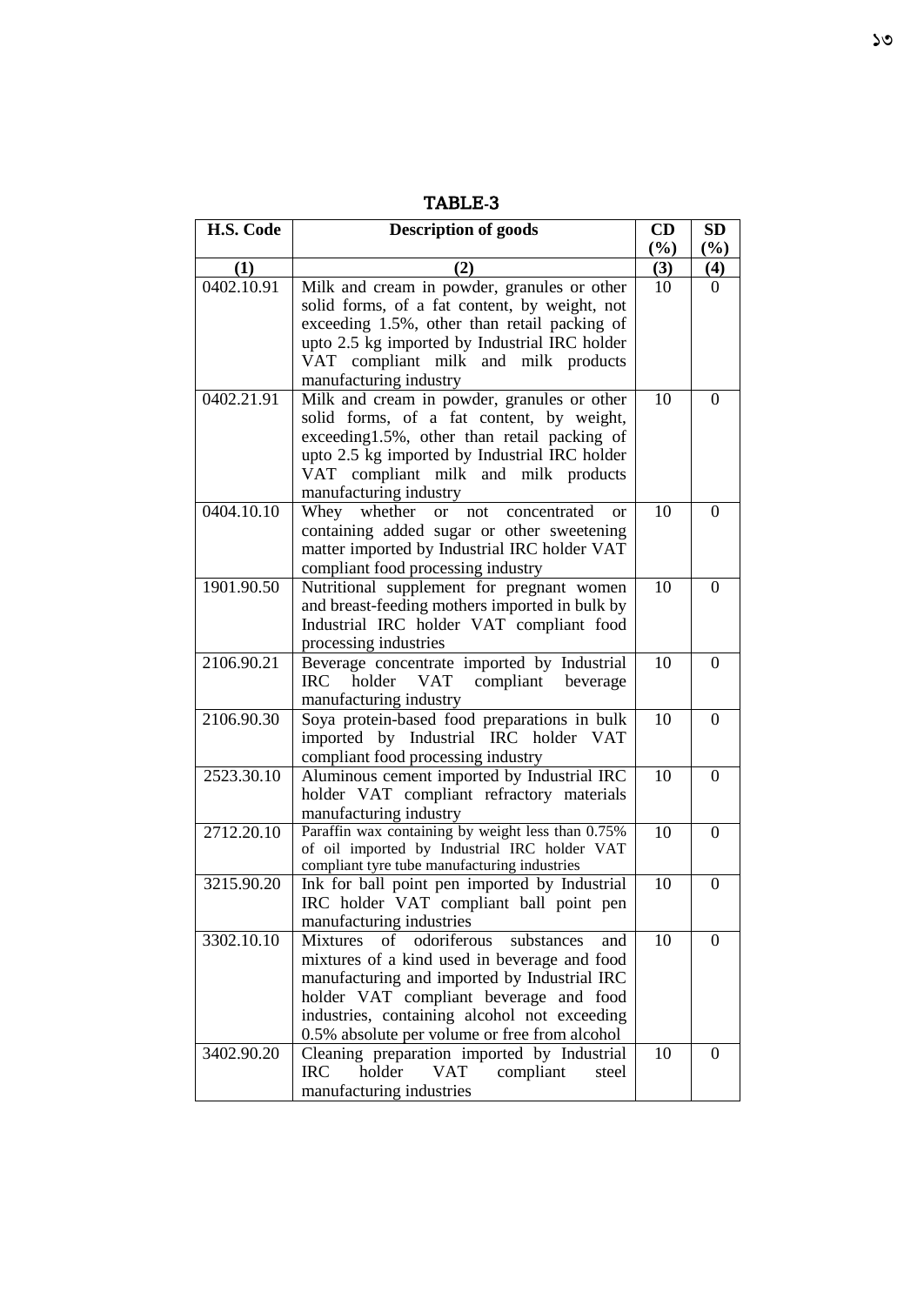| H.S. Code  | <b>Description of goods</b>                                                                                                                                                                      | CD<br>(%) | <b>SD</b><br>(%) |
|------------|--------------------------------------------------------------------------------------------------------------------------------------------------------------------------------------------------|-----------|------------------|
| (1)        | (2)                                                                                                                                                                                              | (3)       | (4)              |
| 3506.91.10 | Elastic/construction<br>imported<br>glue<br>by<br>Industrial IRC holder VAT compliant hygiene<br>products manufacturing industry                                                                 | 10        | 0                |
| 3806.10.10 | Gum rosin imported by Industrial IRC holder<br>VAT compliant paint or ink or tyre tube<br>manufacturing industry                                                                                 | 10        | $\overline{0}$   |
| 3920.10.20 | Other plates, sheets, film, foil and strip of<br>polymers of ethylene imported by Industrial<br>IRC holder VAT compliant personal hygiene<br>products manufacturing industries                   | 10        | $\theta$         |
| 3920.49.40 | Unprinted PVC sheet imported by Industrial<br>IRC holder VAT compliant SIM card or Smart<br>card manufacturing industry                                                                          | 10        | $\overline{0}$   |
| 3920.63.10 | Unprinted polyester film in roll form imported<br>by Industrial IRC holder VAT compliant<br>plastic products manufacturing industry                                                              | 10        | $\Omega$         |
| 3920.69.20 | Unprinted polyester film in roll form imported<br>by Industrial IRC holder VAT compliant<br>plastic products manufacturing industry                                                              | 10        | 0                |
| 3920.92.20 | Unprinted nylon film in roll form imported by<br>Industrial IRC holder VAT compliant plastic<br>products manufacturing industry                                                                  | 10        | $\theta$         |
| 4402.90.10 | Charcoal<br>Wood Powder<br>based<br>Coil<br>and<br>Compound imported by Industrial IRC holder<br>VAT compliant Mosquito Coil manufacturing<br>industry                                           | 10        | $\overline{0}$   |
| 4811.41.10 | Self-adhesive paper imported by Industrial IRC<br>holder VAT compliant label printing industries                                                                                                 | 10        | $\theta$         |
| 5602.10.10 | Needleloom felt and stitch-bonded fibre fabrics<br>imported by Industrial IRC holder VAT<br>compliant<br>personal<br>hygiene<br>products<br>manufacturing industries                             | 10        | $\boldsymbol{0}$ |
| 5603.11.10 | Hydrophilic/hydrophobic white/light/green<br>man-made filament wieghing not more than 25<br>$g/m2$ imported by Industrial IRC holder VAT<br>compliant hygiene products manufacturing<br>industry | 10        | $\overline{0}$   |
| 5603.12.10 | Textile back sheet/ Non woven air through<br>bonded (ADL) imported by industrial IRC<br>holder VAT<br>compliant hygiene products<br>manufacturing industry                                       | 10        | $\theta$         |
| 5603.13.10 | Elastic back ear imported by Industrial IRC<br>holder VAT compliant<br>hygiene products<br>manufacturing industry                                                                                | 10        | $\theta$         |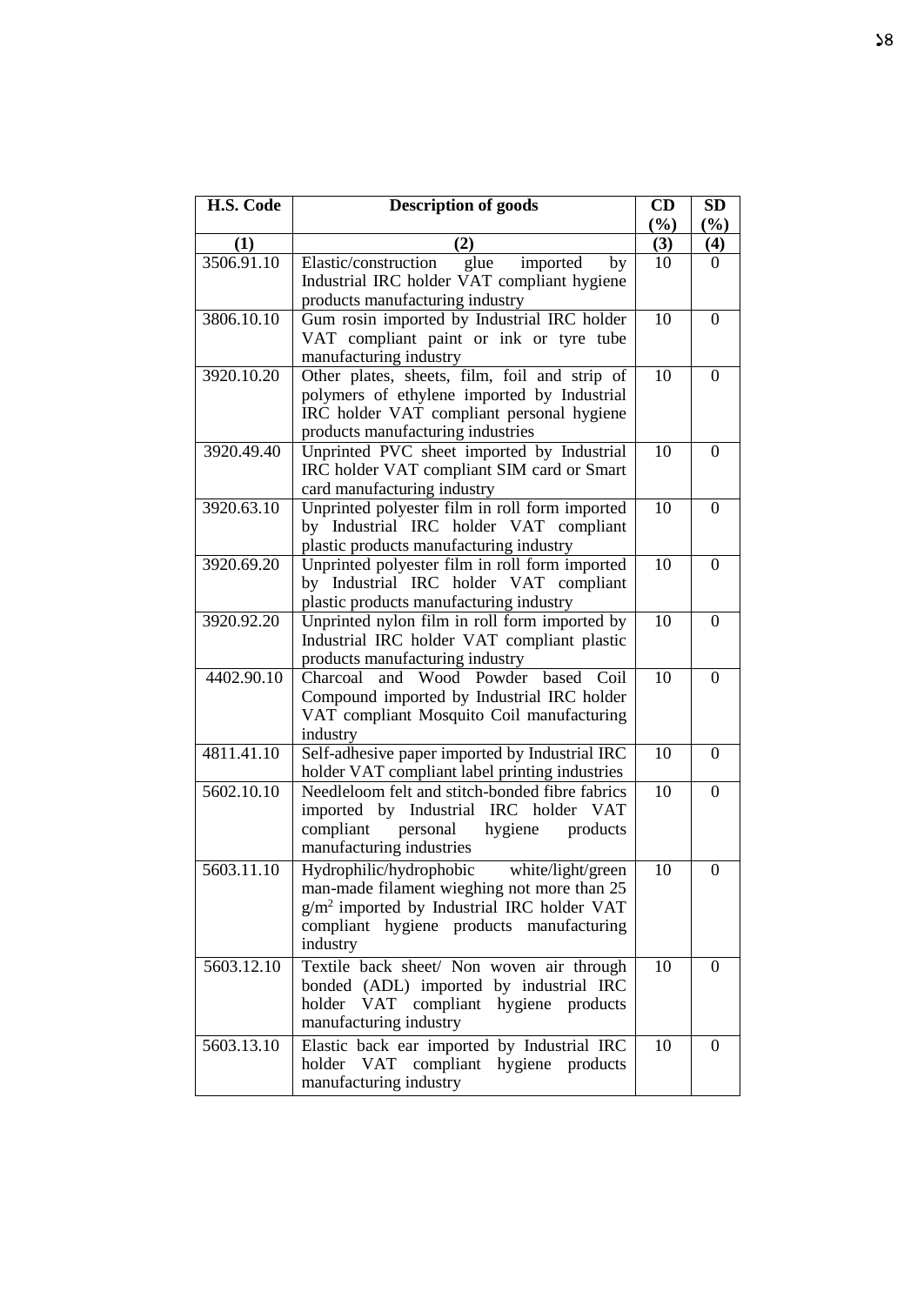| H.S. Code         | <b>Description of goods</b>                                                     | CD        | SD             |
|-------------------|---------------------------------------------------------------------------------|-----------|----------------|
|                   |                                                                                 | (%)       | $(\%)$         |
| (1)<br>5603.92.10 | (2)                                                                             | (3)<br>10 | (4)<br>0       |
|                   | Dry web imported by Industrial IRC holder<br>compliant<br>hygiene<br><b>VAT</b> |           |                |
|                   | products<br>manufacturing industry                                              |           |                |
| 5806.32.10        | Other woven fabrics of<br>man-made<br>fibres                                    | 10        | $\theta$       |
|                   | Imported by industrial IRC holder VAT                                           |           |                |
|                   | compliant satin ribbon manufacturing industry                                   |           |                |
| 5903.90.10        | Side tape (lock loop) imported by Industrial                                    | 10        | $\Omega$       |
|                   | IRC holder VAT compliant hygiene products                                       |           |                |
|                   | manufacturing industry                                                          |           |                |
| 7002.39.20        | Flange tube imported by Industrial IRC holder                                   | 10        | $\theta$       |
|                   | VAT compliant tube light manufacturing                                          |           |                |
|                   | industry                                                                        |           |                |
| 7019.14.10        | Mechanically bonded mats of glass fibres                                        | 10        | $\Omega$       |
|                   | Imported by Industrial IRC holder VAT                                           |           |                |
|                   | compliant bio-gas plant                                                         |           |                |
| 7019.15.10        | Chemically bonded mats of glass<br>fibres                                       | 10        | $\theta$       |
|                   | Imported by Industrial IRC holder VAT                                           |           |                |
|                   | compliant bio-gas plant                                                         |           |                |
| 7019.71.10        | sheet form imported by<br>Glass fiber in                                        | 10        | $\Omega$       |
|                   | Industrial IRC<br><b>VAT</b><br>holder<br>compliant                             |           |                |
|                   | accumulator manufacturing industry                                              |           |                |
| 7210.61.10        | Flat-rolled products of iron or non-alloy steel                                 | 10        | $\Omega$       |
|                   | plated or coated with aluminium-zinc alloy of a                                 |           |                |
|                   | thickness of 0.25 mm or more imported by                                        |           |                |
|                   | Industrial IRC holder VAT compliant                                             |           |                |
|                   | continuous color coating line manufacturing                                     |           |                |
| 7210.70.91        | industry                                                                        |           | $\Omega$       |
|                   | Printed sheet imported by Industrial IRC<br>VAT compliant<br>holder<br>metal    | 10        |                |
|                   | can<br>manufacturing industry                                                   |           |                |
| 7308.90.91        | Metal frames for LCD/LED TV panel imported                                      | 10        | $\Omega$       |
|                   | by Industrial IRC holder VAT compliant TV                                       |           |                |
|                   | manufacturing industry                                                          |           |                |
| 7320.90.10        | Springs imported by Industrial IRC holder                                       | 10        | U              |
|                   | VAT compliant LPG filling plant                                                 |           |                |
| 8421.39.91        | Filtering equipments imported by Industrial                                     | 10        | $\Omega$       |
|                   | IRC holder VAT compliant LPG filling plant                                      |           |                |
| 8504.90.21        | Formed core imported by Industrial IRC holder                                   | 10        | $\overline{0}$ |
|                   | compliant<br>voltage<br>VAT<br>stabilizer                                       |           |                |
|                   | manufacturing industries                                                        |           |                |
| 8538.90.10        | Other parts imported by Industrial IRC holder                                   | 10        | 0              |
|                   | VAT compliant electrical goods manufacturing                                    |           |                |
|                   | industry                                                                        |           |                |
| 8540.11.10        | Colour cathode-ray TV picture tubes, including                                  | 10        | 0              |
|                   | video monitor cathode ray tubes imported by                                     |           |                |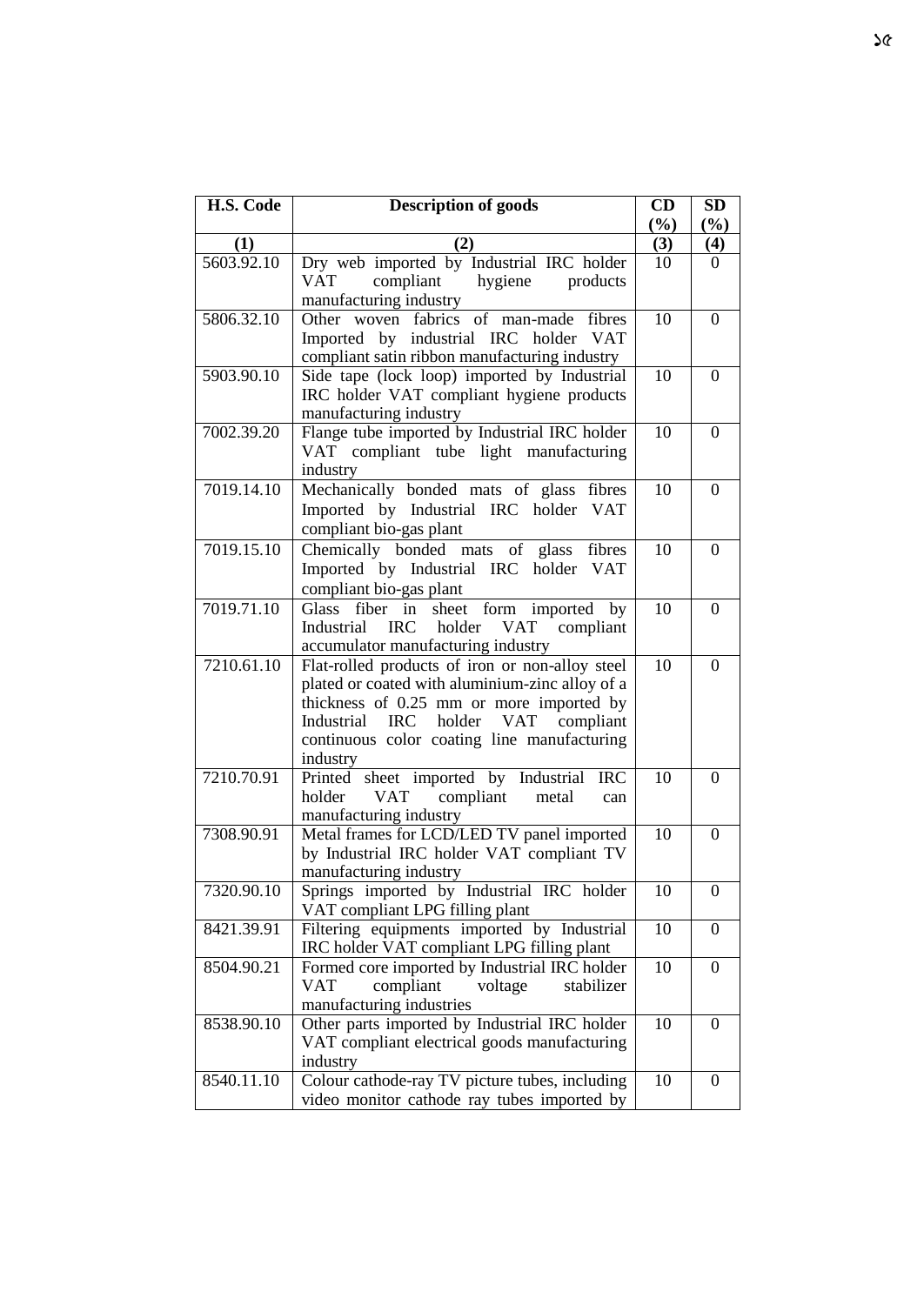| H.S. Code  | <b>Description of goods</b>                   | CD     | <b>SD</b> |
|------------|-----------------------------------------------|--------|-----------|
|            |                                               | $(\%)$ | $(\%)$    |
| (1)        | $\mathbf{2}$                                  | (3)    | (4)       |
|            | Industrial IRC holder VAT compliant TV        |        |           |
|            | manufacturing industry                        |        |           |
| 8540.12.10 | Monochrome cathode-ray TV picture tubes,      | 10     |           |
|            | including video monitor cathode ray tubes     |        |           |
|            | Imported by Industrial IRC holder VAT         |        |           |
|            | compliant TV manufacturing industry           |        |           |
| 8544.11.10 | Winding wire of copper imported by Industrial | 10     |           |
|            | IRC holder VAT compliant transformer and      |        |           |
|            | compressor manufacturing industry             |        |           |

| H.S. Code  | <b>Description of goods</b>                      | CD              | <b>SD</b>      |
|------------|--------------------------------------------------|-----------------|----------------|
|            |                                                  | (%)             | (%)            |
| (1)        | (2)                                              | (3)             | (4)            |
| 0712.90.92 | Dihydrated chives imported by Industrial IRC     | 15              | $\Omega$       |
|            | holder VAT compliant biscuits and bakery         |                 |                |
|            | products manufacturing industry                  |                 |                |
| 0910.91.91 | Spices premix imported by Industrial IRC         | 15              | $\Omega$       |
|            | <b>VAT</b><br>compliant foodstuffs<br>holder     |                 |                |
|            | manufacturing industries                         |                 |                |
| 2103.90.10 | Mixed seasonings imported by Industrial IRC      | 15              | $\theta$       |
|            | <b>VAT</b><br>compliant<br>foodstuffs<br>holder  |                 |                |
|            | manufacturing industries                         |                 |                |
| 2106.90.41 | Stabilizer for milk imported by Industrial IRC   | $\overline{15}$ | $\Omega$       |
|            | holder VAT compliant milk foodstuffs             |                 |                |
|            | manufacturing and agro-processing industries     |                 |                |
| 2917.39.10 | Purified Isophtalic Acid (IPA) imported by       | 15              | $\theta$       |
|            | Industrial IRC holder VAT compliant petro        |                 |                |
|            | chemical industry                                |                 |                |
| 3208.20.91 | Cover coat/medium imported by Industrial IRC     | 15              | $\theta$       |
|            | VAT<br>compliant ceramic<br>holder<br>ware       |                 |                |
|            | manufacturing industry                           |                 |                |
| 3208.90.30 | Coating materials imported by Industrial IRC     | 15              | $\theta$       |
|            | VAT<br>compliant cookingware<br>holder           |                 |                |
|            | manufacturing industry                           |                 |                |
| 3209.90.30 | Coating materials imported by Industrial IRC     | 15              | $\theta$       |
|            | <b>VAT</b><br>compliant cookingware<br>holder    |                 |                |
|            | manufacturing industry                           |                 |                |
| 3215.11.10 | Flexo/Gravure in liquid form imported by         | 15              | $\Omega$       |
|            | IRC holder VAT compliant<br>Industrial           |                 |                |
|            | manufacturing industry                           |                 |                |
| 3215.19.10 | Flexo/Gravure in liquid form imported by         | 15              | $\overline{0}$ |
|            | <b>IRC</b><br>holder VAT compliant<br>Industrial |                 |                |
|            | manufacturing industry                           |                 |                |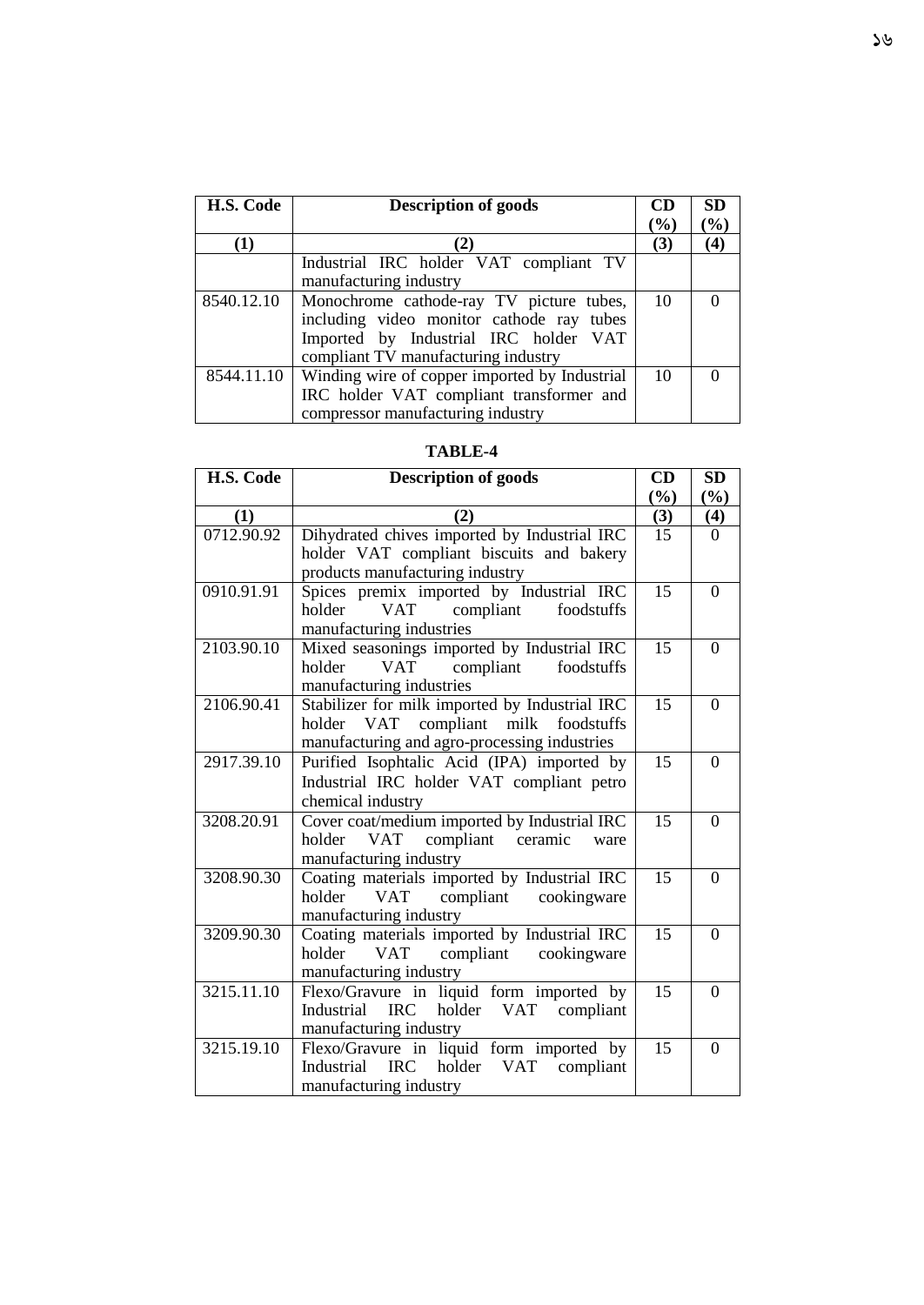| H.S. Code  | <b>Description of goods</b>                                                                                                                                                            | CD              | <b>SD</b>        |
|------------|----------------------------------------------------------------------------------------------------------------------------------------------------------------------------------------|-----------------|------------------|
|            |                                                                                                                                                                                        | (%)             | (%)              |
| (1)        | (2)                                                                                                                                                                                    | (3)             | (4)              |
| 3402.90.30 | Cleaning preparation imported by industrial<br>IRC holder VAT compliant paper mills                                                                                                    | 15              | $\Omega$         |
| 3701.30.20 | Photosensitive plates imported by industrial<br>IRC holder VAT compliant Printing<br>and<br>packaging industry                                                                         | 15              | $\boldsymbol{0}$ |
| 3824.99.91 | Thermal coating slurry imported by Industrial<br>holder<br><b>VAT</b><br><b>IRC</b><br>compliant<br>paper<br>manufacturering industries                                                | 15              | $\theta$         |
| 3919.10.10 | Self adhesive tape Imported by Industrial IRC<br>holder VAT compliant SIM card or Smart card<br>or Gypsum board manufacturing industry                                                 | 15              | 0                |
| 3919.90.10 | Self adhesive tape in rolls exceeding 20cm<br>imported by Industrial IRC holder VAT<br>compliant manufacturing industry                                                                | 15              | $\overline{0}$   |
| 3919.90.30 | Scratch off label imported by Industrial IRC<br>holder VAT compliant SIM card or Smart card<br>manufacturing industry                                                                  | 15              | $\overline{0}$   |
| 3919.90.91 | adhesive<br>imported<br>Re-seal/self<br>by<br>tape<br>Industrial IRC holder VAT compliant hygiene<br>products or electrical, electronics and home<br>appliances manufacturing industry | 15              | $\theta$         |
| 3920.49.50 | PVC film imported by Industrial IRC holder<br>VAT compliant Gypsum board manufacturing<br>industry                                                                                     | 15              | $\boldsymbol{0}$ |
| 3920.69.91 | Polyester paper/Unit binder tape imported by<br>Industrial IRC holder VAT compliant energy<br>efficient electric fan manufacturing industry                                            | 15              | $\Omega$         |
| 3921.90.20 | Multilayer extruded sheet for plastic laminated<br>collapsible tube imported by Industrial IRC<br>holder<br><b>VAT</b><br>compliant<br>plastic<br>tube<br>manufacturing industries     | 15              | $\theta$         |
| 3921.90.92 | PVC coated magstrip imported by Industrial<br>IRC holder VAT compliant SIM card or Smart<br>card manufacturing industry                                                                | 15              | $\overline{0}$   |
| 3926.90.93 | Plastics frame works imported by Industrial<br><b>VAT</b><br>holder<br><b>IRC</b><br>compliant<br>cable<br>manufacturing industry                                                      | 15              | $\overline{0}$   |
| 4811.51.10 | Bleached paper imported by Industrial IRC<br>holder VAT compliant paper cup, bowl, plate<br>manufacturing industry                                                                     | 15              | $\Omega$         |
| 4823.69.10 | Other paper and paperboard Imported by<br>Industrial IRC Holder VAT compliant paper<br>cup, bowl, plate manufacturng industry                                                          | 15              | $\Omega$         |
| 4823.70.10 | Paper gasket imported by Industrial IRC holder<br>VAT compliant compressor manufacturing industry                                                                                      | $\overline{15}$ | $\overline{0}$   |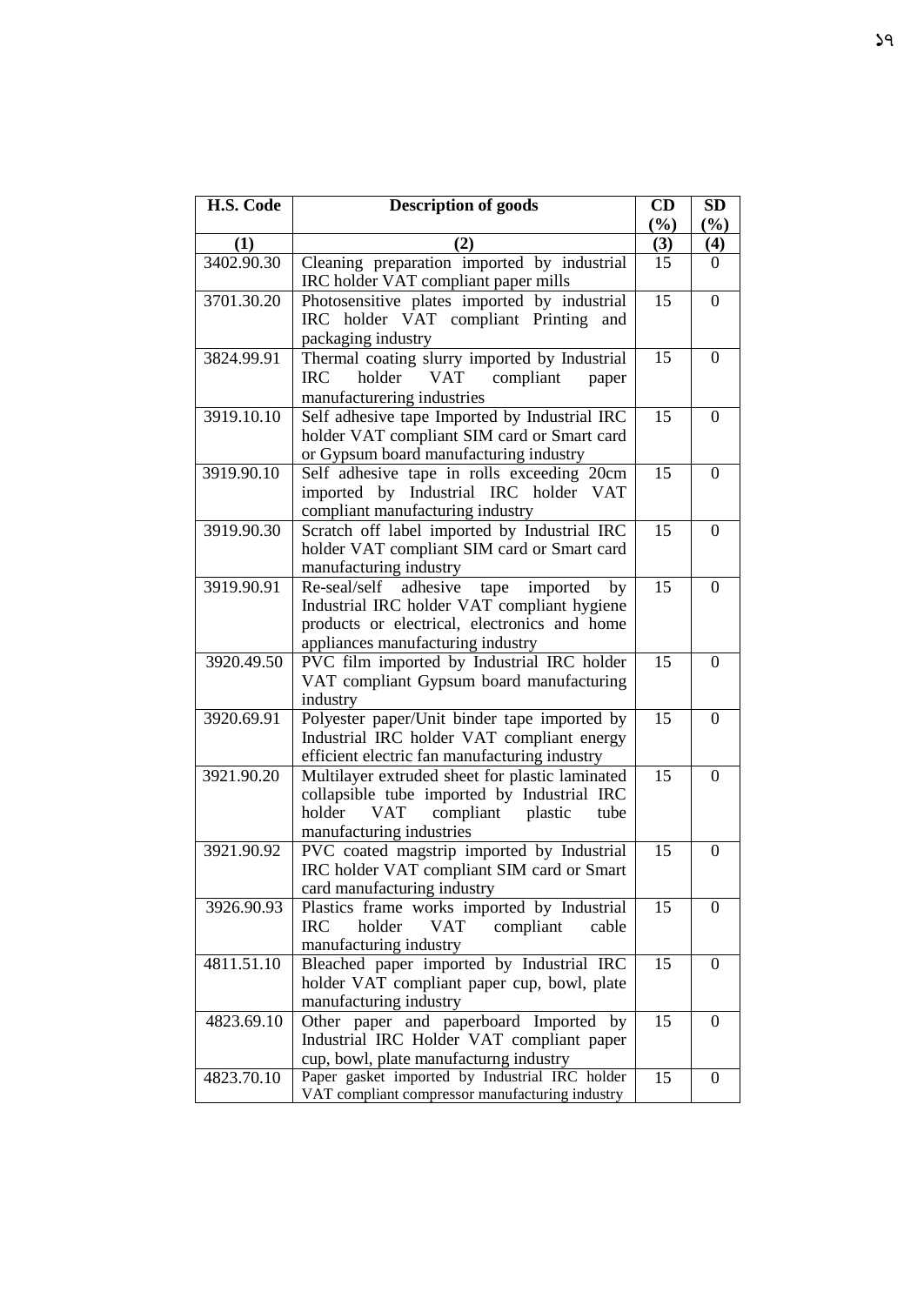| H.S. Code  | <b>Description of goods</b>                                                                                                                  | CD<br>(%) | <b>SD</b><br>(%) |
|------------|----------------------------------------------------------------------------------------------------------------------------------------------|-----------|------------------|
| (1)        | (2)                                                                                                                                          | (3)       | (4)              |
| 4823.90.95 | Honeycomb imported by Industrial IRC holder<br>compliant<br>fire-resistant<br><b>VAT</b><br>door<br>manufacturing industry                   | 15        | 0                |
| 5512.19.10 | Silk screen imported by Industrial IRC holder<br>compliant ceramic ware<br>tiles<br>VAT<br><sub>or</sub><br>manufacturing industry           | 15        | $\overline{0}$   |
| 5903.10.20 | Textile Fabrics Laminated with Polyvinyl<br>Chloride imported by Industrial IRC holder<br>VAT compliant Footwear Manufacturing<br>Industry   | 15        | $\theta$         |
| 5903.20.20 | Textile Fabrics Laminated with Polyurethane<br>imported by Industrial IRC holder VAT<br>compliant Footwear Manufacturing Industry            | 15        | $\theta$         |
| 6006.42.10 | Dyed knitted or crocheted fabrics imported by<br>Industrial IRC holder VAT complaint footwear<br>manufacturing industry                      | 15        | $\theta$         |
| 6006.43.10 | Yarns of different colors knitted or crocheted<br>fabrics imported by industrial IRC holder VAT<br>complaint footwear manufacturing industry | 15        | $\Omega$         |
| 7016.10.10 | Glass cube Imported by industrail IRC holder<br>VAT compliant glass mozaic manufactuing<br>industry                                          | 15        | $\overline{0}$   |
| 7307.92.11 | Sleeves imported by Industrial IRC holder<br>VAT compliant tyre manufacturing industry                                                       | 15        | $\overline{0}$   |
| 7308.90.10 | Door co-ordinator imported by Industrial IRC<br>holder VAT compliant fire-resistant<br>door<br>manufacturing industry                        | 15        | $\overline{0}$   |
| 7308.90.20 | Industrial Racking System Imported<br>by<br>Industrial IRC Holder VAT Compliant 100%<br><b>Export Oriented Garments Industry</b>             | 15        | $\boldsymbol{0}$ |
| 7320.90.20 | Spring imported by Industrial IRC holder VAT<br>compliant compressor manufacturing industry                                                  | 15        | $\boldsymbol{0}$ |
| 7607.20.92 | Co-polymer coated aluminium tape Imported<br>by Industrial IRC holder VAT compliant cable<br>manufacturing industries                        | 15        | $\boldsymbol{0}$ |
| 8301.40.10 | Lever lock, Mortice lock<br>imported<br>by<br>Industrial IRC holder VAT compliant fire-<br>resistant door manufacturing industry             | 15        | $\overline{0}$   |
| 8302.42.10 | Magnatic door holder imported by Industrial<br>IRC holder VAT compliant fire-resistant door<br>manufacturing industry                        | 15        | $\Omega$         |
| 8302.60.10 | Automatic door closers imported by Industrial<br>IRC holder VAT compliant fire-resistant door<br>manufacturing industry                      | 15        | $\Omega$         |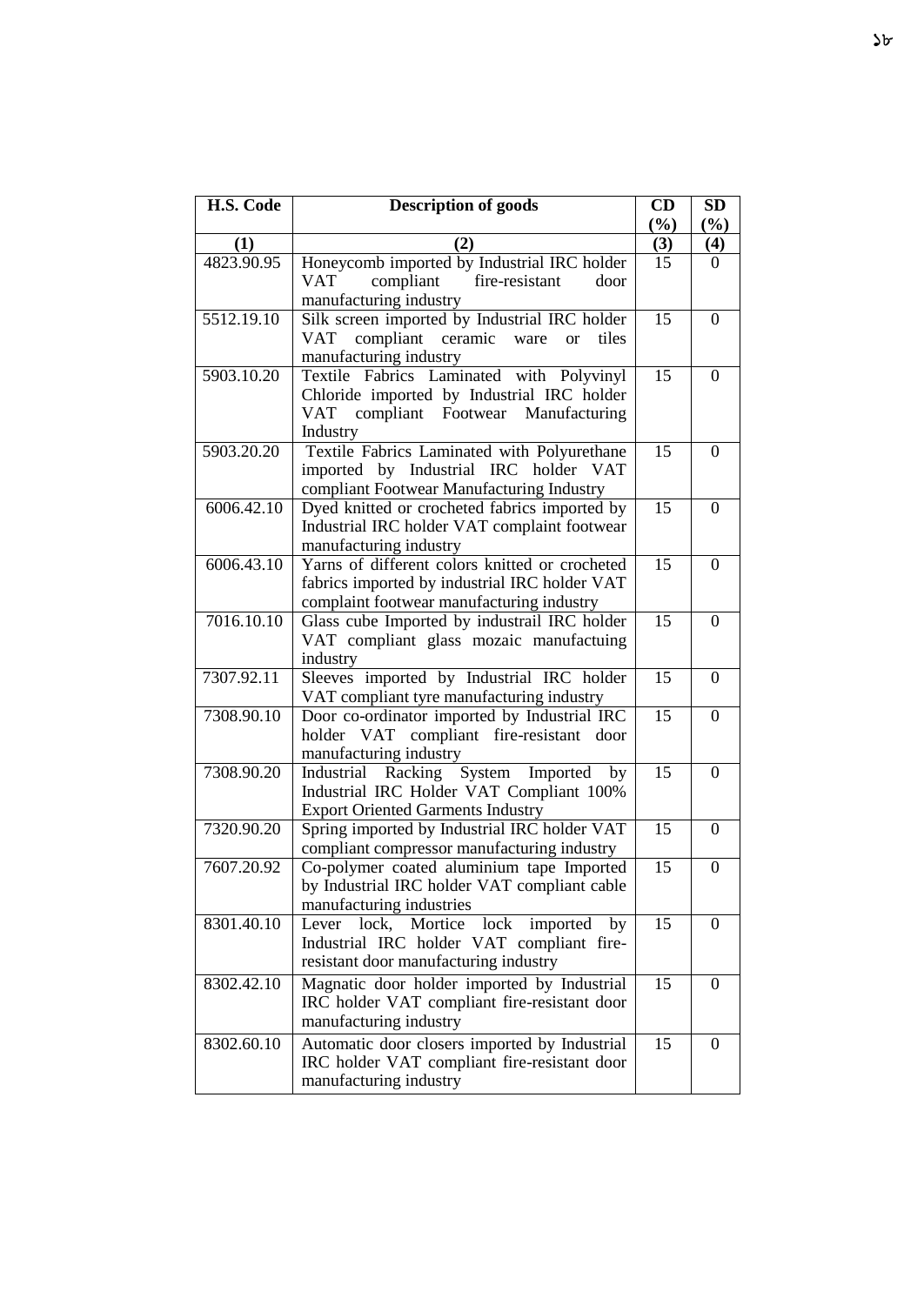| H.S. Code  | <b>Description of goods</b>                     | CD     | <b>SD</b> |
|------------|-------------------------------------------------|--------|-----------|
|            |                                                 | $(\%)$ | $(\%)$    |
| (1)        | (2)                                             | (3)    | (4)       |
| 8311.10.10 | Welding wire imported by Industrial IRC         | 15     | $\Omega$  |
|            | <b>VAT</b><br>compliant<br>holder<br>compressor |        |           |
|            | manufacturing industry                          |        |           |
| 8504.90.40 | UPS case imported by Industrial IRC holder      | 15     | $\Omega$  |
|            | VAT compliant UPS manufacturing industry        |        |           |
| 8507.20.10 | Sealed lead-acid accumulators (capacity 85      | 15     | $\Omega$  |
|            | amp or less) imported by Industrial IRC holder  |        |           |
|            | VAT compliant UPS manufacturing industries      |        |           |
| 8523.59.20 | RFID TAG Imported by Industrial IRC Holder      | 15     | $\Omega$  |
|            | VAT Compliant 100% Export Oriented Textile      |        |           |
|            | Industry                                        |        |           |
| 8524.11.10 | Panel of apparatus of Heading 85.28 Imported    | 15     | $\Omega$  |
|            | by Industrial IRC holder VAT compliant TV       |        |           |
|            | manufacturing industry                          |        |           |
| 8524.12.10 | OLED panel of apparatus of Heading 85.28        | 15     | $\theta$  |
|            | Imported by Industrial IRC holder<br><b>VAT</b> |        |           |
|            | compliant TV manufacturing industry             |        |           |
| 8524.19.10 | LED panel of apparatus of Heading 85.28         | 15     | $\theta$  |
|            | Imported by Industrial IRC holder<br><b>VAT</b> |        |           |
|            | compliant TV manufacturing industry             |        |           |
| 9403.20.20 | Racks of a kind used in the pharmaceutical      | 15     | $\Omega$  |
|            | laboratory imported by Industrial IRC holder    |        |           |
|            | VAT compliant pharmaceutical industries         |        |           |
| 9403.60.10 | Furniture of a kind used in pharmaceutical      | 15     | $\Omega$  |
|            | laboratory imported by Industrial IRC holder    |        |           |
|            | VAT compliant pharmaceutical industries         |        |           |

| H.S. Code  | <b>Description of goods</b>                    | CD                           | <b>SD</b> |
|------------|------------------------------------------------|------------------------------|-----------|
|            |                                                | $\left( \frac{0}{0} \right)$ | $(\%)$    |
| (1)        | $\mathbf{2}$                                   | (3)                          | $\bf(4)$  |
| 1901.90.20 | Dry Mixed Ingredient of food preparation in    | 25                           |           |
|            | bulk imported by Industrial IRC holder VAT     |                              |           |
|            | compliant food processing industries           |                              |           |
| 1901.90.91 | Other malt extract, food preparation of flour, | 25                           |           |
|            | grouts, meal, starch or malt extract imported  |                              |           |
|            | in bulk by Industrial IRC holder VAT           |                              |           |
|            | compliant food processing industries           |                              |           |
| 2915.70.31 | Sodium salt of palmitic acid (soap noodle)     | 25                           |           |
|            | imported by Industrial IRC holder VAT          |                              |           |
|            | compliant soap manufacturing industry          |                              |           |
| 2917.32.10 | Dioctyl orthophthalates imported under         | 25                           |           |
|            | block list by Industrial IRC holder VAT        |                              |           |
|            | compliant pharmaceutical industry              |                              |           |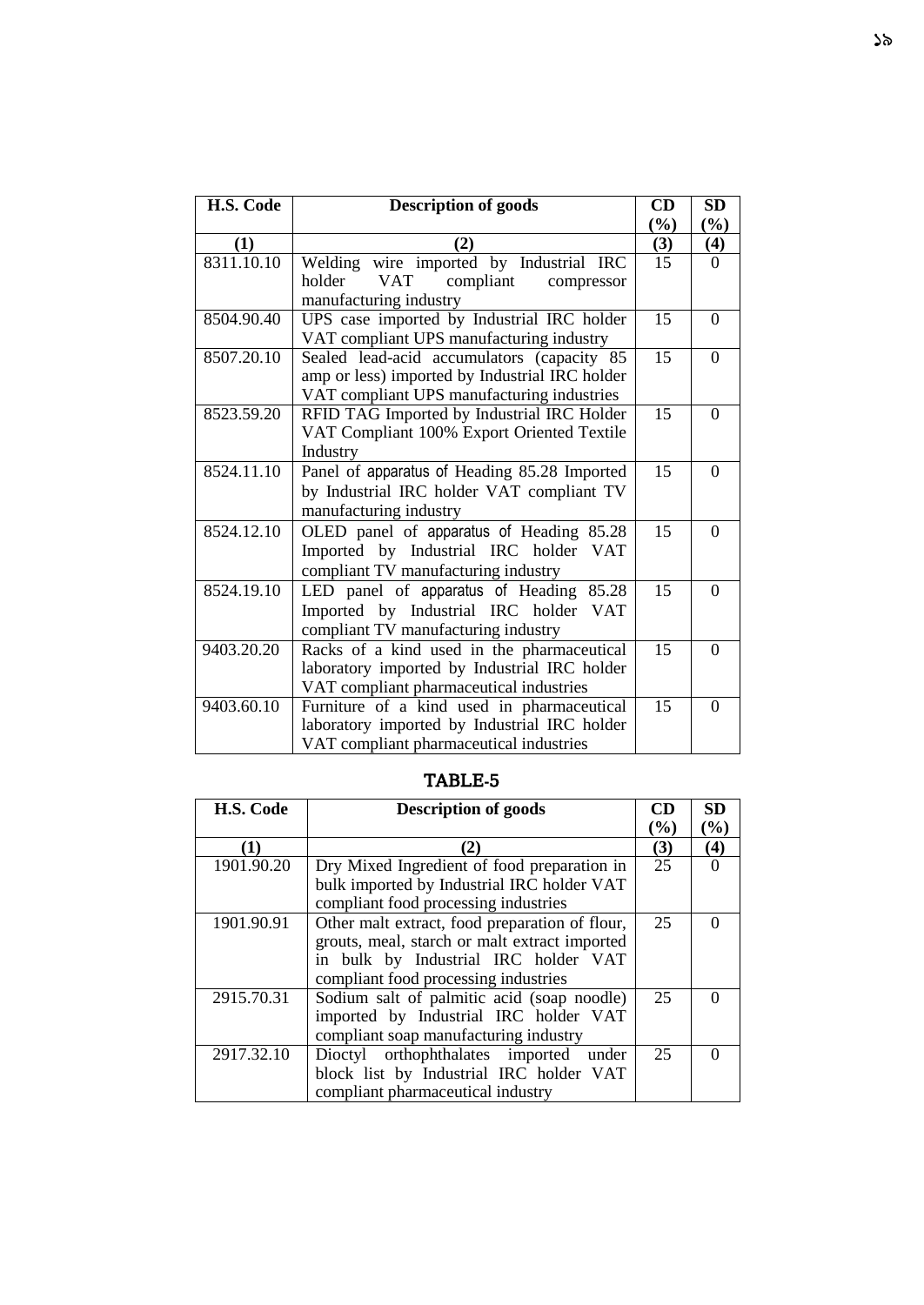| H.S. Code  | <b>Description of goods</b>                                                                                                                                                                                  | CD<br>(%) | <b>SD</b><br>$(\%)$ |
|------------|--------------------------------------------------------------------------------------------------------------------------------------------------------------------------------------------------------------|-----------|---------------------|
| (1)        | (2)                                                                                                                                                                                                          | (3)       | (4)                 |
| 3208.10.10 | Paints and varnishes imported by Bangladesh<br>Biman, flying club, concerned Government<br>department and Industrial IRC holder VAT<br>compliant manufacturing industry as raw<br>material for their product | 25        | $\Omega$            |
| 3208.20.10 | Paints and varnishes imported by Bangladesh<br>Biman, flying club, concerned Government<br>department and Industrial IRC holder VAT<br>compliant manufacturing industry as raw<br>material for their product | 25        | $\theta$            |
| 3208.90.10 | Paints and varnishes imported by Bangladesh<br>Biman, flying club, concerned Government<br>department and Industrial IRC holder VAT<br>compliant manufacturing industry as raw<br>material for their product | 25        | 0                   |
| 3209.10.10 | Paints and varnishes imported by Bangladesh<br>Biman, flying club, concerned Government<br>department and Industrial IRC holder VAT<br>compliant manufacturing industry as raw<br>material for their product | 25        | $\theta$            |
| 3209.90.10 | Paints and varnishes imported by Bangladesh<br>Biman, flying club, concerned Government<br>department and Industrial IRC holder VAT<br>compliant manufacturing industry as raw<br>material for their product | 25        | $\theta$            |
| 3210.00.10 | Paints and varnishes imported by Bangladesh<br>Biman, flying club, concerned Government<br>department and Industrial IRC holder VAT<br>compliant manufacturing industry as raw<br>material for their product | 25        | $\theta$            |
| 3917.29.91 | Fibre glass imported by Industrial<br><b>IRC</b><br>compliant<br>holder<br><b>VAT</b><br>electric<br>fan<br>manufacturing industry                                                                           | 25        | $\theta$            |
| 3920.49.21 | Other printed PVC sheet imported<br>by<br>Industrial IRC holder VAT compliant SIM<br>card or Smart card manufacturing industry                                                                               | 25        | 0                   |
| 3923.30.20 | Carboys, bottles, flasks and similar articles,<br>Imported by Industrial IRC holder VAT<br>compliant pharmaceutical industries                                                                               | 25        | $\overline{0}$      |
| 4802.54.10 | Other paper & paper board weighing less than<br>40g/m2 imported by Industrial IRC holder VAT<br>compliant manufacturing industries                                                                           | 25        | $\Omega$            |
| 4823.90.94 | Air laid paper imported by Industrial IRC<br>holder VAT compliant hygiene products<br>manufacturing industry                                                                                                 | 25        | 0                   |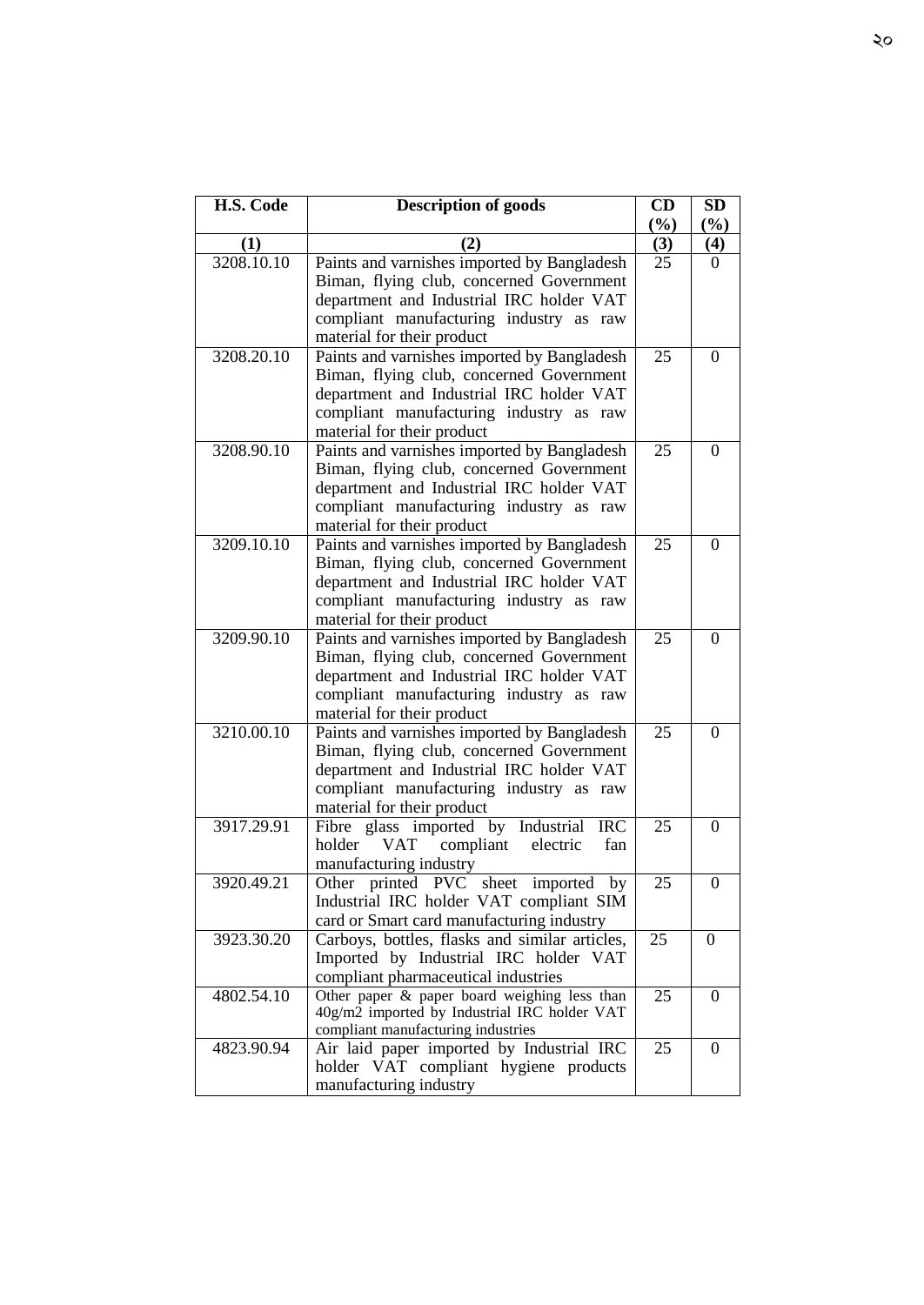| H.S. Code               | <b>Description of goods</b>                              | CD              | <b>SD</b>      |
|-------------------------|----------------------------------------------------------|-----------------|----------------|
|                         |                                                          | (%)             | (%)            |
| (1)                     | (2)                                                      | (3)             | (4)            |
| 6006.44.10              | Crocheted Fabrics<br>Knitted<br>Printed<br><sub>or</sub> | $\overline{25}$ | $\Omega$       |
|                         | imported by Industrial IRC holder VAT                    |                 |                |
|                         | compliant Footwear Manufacturing Industry                |                 |                |
| 6406.10.10              | Parts of footwear, uppers and parts thereof,             | 25              | $\overline{0}$ |
|                         | imported by Industrial IRC holder VAT                    |                 |                |
|                         | compliant footwear manufacturing industry                |                 |                |
| 6406.20.10              | Parts of footwear, outer soles and heels of              | 25              | $\theta$       |
|                         | rubber or plastic, imported by Industrial IRC            |                 |                |
|                         | compliant<br>footwear<br>holder<br>VAT                   |                 |                |
|                         | manufacturing industry                                   |                 |                |
| $6802.\overline{10.10}$ | Tiles cube Imported by industrail IRC holder             | 25              | $\Omega$       |
|                         | VAT compliant tiles mozaic manufactuing                  |                 |                |
|                         | industry                                                 |                 |                |
| 7007.19.10              | UL marked glass Imported by industrial IRC               | 25              | $\overline{0}$ |
|                         | compliant<br>holder<br><b>VAT</b><br>fire<br>door        |                 |                |
|                         | manufacturing industry                                   |                 |                |
| 7310.21.20              | Tin plated printed cans imported by                      | 25              | $\overline{0}$ |
|                         | Industrial IRC holder VAT compliant                      |                 |                |
|                         | manufacturing industry                                   |                 |                |
| 7323.99.10              | Parts of table, kitchen or other household               | $\overline{25}$ | $\overline{0}$ |
|                         | articles imported by Industrial IRC holder               |                 |                |
|                         | VAT compliant table, kitchen or other                    |                 |                |
|                         | household articles manufacturing industry                |                 |                |
| 8418.50.10              | Other furniture for storage and displaying,              | $\overline{25}$ | $\overline{0}$ |
|                         | incorporating refrigerating or<br>freezing               |                 |                |
|                         | equipment imported by VAT compliant                      |                 |                |
|                         | supershop                                                |                 |                |
| 8529.90.23              | apparatus of Heading 85.28,<br>$\overline{Parts}$ of     | 25              | $\theta$       |
|                         | imported by Industrial IRC holder VAT                    |                 |                |
|                         | compliant television manufacturing industry              |                 |                |
| 8536.69.10              | Plug terminal imported by Industrial IRC                 | 25              | $\theta$       |
|                         | holder VAT compliant electric fan motor or               |                 |                |
|                         | water pump motor manufacturing industry                  |                 |                |

| H.S. Code  | <b>Description of goods</b>                                                                                             | <b>CD</b> | <b>SD</b>          |
|------------|-------------------------------------------------------------------------------------------------------------------------|-----------|--------------------|
|            |                                                                                                                         | $(\%)$    | $($ % $)$          |
|            |                                                                                                                         | (3)       | $\left( 4 \right)$ |
|            | 2106.90.50 Creamer in bulk imported by Industrial IRC<br>holder VAT compliant milk foodstuffs<br>manufacturing industry | 25        | 10                 |
| 4813.10.10 | Cigarette paper imported by Industrial IRC<br>holder VAT compliant tobacco products<br>manufacturing industries         | 25        |                    |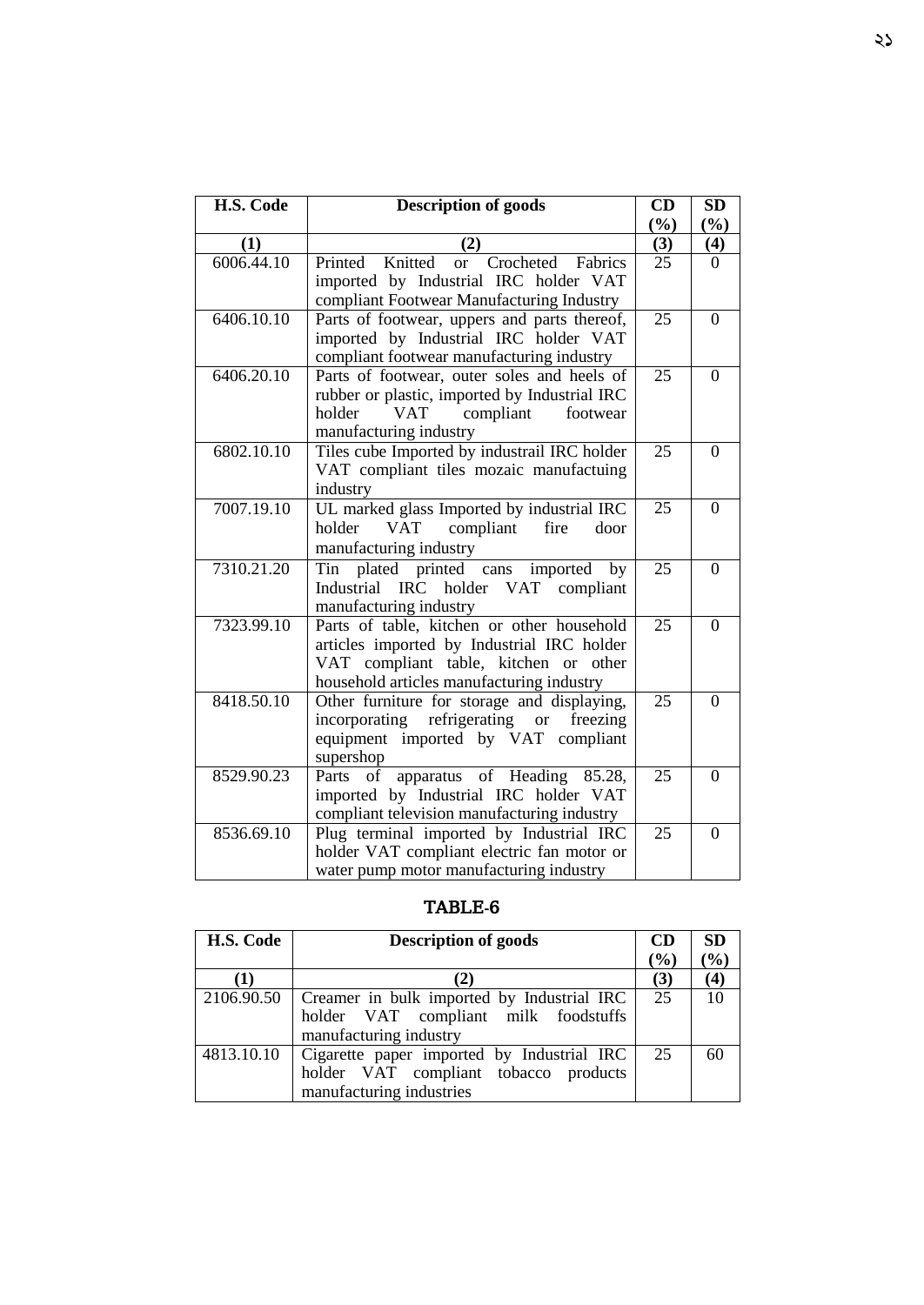| H.S. Code  | <b>Description of goods</b>                                                                                                                       | CD  | <b>SD</b> |
|------------|---------------------------------------------------------------------------------------------------------------------------------------------------|-----|-----------|
|            |                                                                                                                                                   | (%) | $(\%)$    |
| (1)        | (2)                                                                                                                                               | (3) | (4)       |
| 4813.20.10 | Cigarette paper imported by Industrial IRC<br>holder VAT compliant tobacco products<br>manufacturing industries                                   | 25  | 60        |
| 4813.90.10 | Cigarette paper Imported by Industrial IRC<br>holder VAT compliant tobacco products<br>manufacturing industries or paper converting<br>industries | 25  | 60        |
| 7318.15.10 | Flus type tower bolt imported by Industrial<br>IRC holder VAT compliant fire-resistant door<br>manufacturers                                      | 25  | 20        |
| 8529.90.31 | Loaded printed circuit board of Heading 85.27<br>and 85.28, imported by Industrial IRC holder<br>VAT compliant TV manufacturing industry          | 25  | 10        |

#### শতাথববল:

(১) সাংবিষ্ট আমোবনকারকদক Industrial IRC holder VAT compliant উৎপােনকারী শিল্প (Manufacturing industry) হইতে হইবে:

## ব্যাখ্যা:

- (অ) Industrial IRC holder অর্থ এইরূপ প্রতিষ্ঠান যাহার নিকট আমদাশন ও রপ্তাশন প্রধান শনয়ন্ত্রককর দপ্তর হইকে ইস্যৈকৃে হালনাগাদ শিল্প ভ াক্তা (Industrial Consumer) আইআরশস রবিয়াদে;
- (আ) VAT compliant অর্থ মূল্য সংযোজন কর ও সম্পূরক শুল্ক আইন, ২০১২ ও মূল্য সংযোজন কর ও সম্পূরক শুল্ক বিধিমালা, ২০১৬ এর অধীন নিবন্ধিত নিয়মিত দাখিলপত্র (রিটার্ন) দাখিল করে এইরূপ উৎপাদনকারী প্রশেষ্ঠান;
- (২) এই প্রজ্ঞাপদনর আওতায় পণ্য আমোবন ও খালাদসর লদক্ষয প্রশেষ্ঠানটির হালনাগাদ নবায়নকৃত শিল্প ভোক্তা আইআরসি রহিয়াছে এবং ১৩ ডিজিট সম্বলিত মূল্য সংযোজন কর (মূসক) নিবন্ধিত প্রতিষ্ঠানটি বিবেচ্য বিল অব এন্ট্রি দাখিলের অব্যবহিত পূর্ববর্তী মাসের মূসক দাখিলপত্র (রিটার্ন) দাখিল করিয়াছে মৰ্মে কাস্টমস কম্পিউটার সিস্টেমে বা ভ্যাট অনলাইন সিস্টেমে বা জাতীয় রাজস্ব বোর্ড এর ওয়েবসাইটে বা ভ্যাট কমিশনারেট এর ওয়েবসাইটে ইলেকট্রনিক তথ্য প্রদর্শিত থাকিতে হইবে:

তবে শর্ত থাকে যে, কোনো দৈব-দূর্বিপাক বা কোনো যৌক্তিক কারণে ইলেকট্রনিক তথ্য পাওয়া সম্ভব না হইলে সংশ্লিষ্ট কমিশনার অব কাস্টমস প্রতি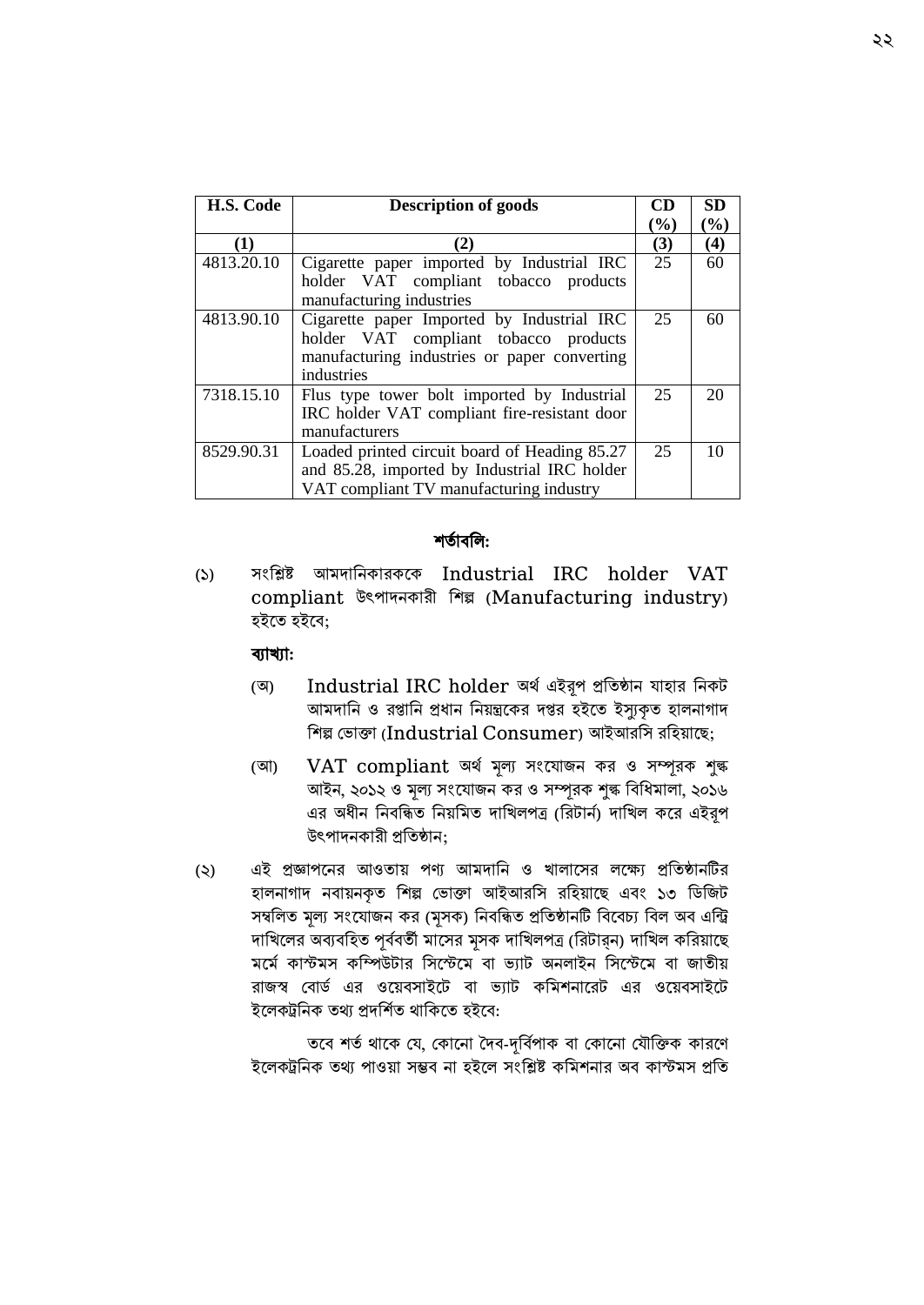ক্ষেত্রে কারণ লিপিবদ্ধ করিয়া শুল্কায়নের প্রয়োজনীয় কার্যক্রম গ্রহণ করিতে পারিবে;

- (৩) আমদানি ও শুল্কায়ন সংক্রান্ত অন্যান্য বিষয়সহ দফা (১), (২) ও (৩) এ উল্লিখিত শৰ্ত পরিপালন করা হইয়াছে কিনা তাহা সংশ্লিষ্ট শুল্কায়নকারী কর্মকর্তা কর্তৃক যাচাই করিয়া নিশ্চিত হইতে হইবে এবং শুল্কায়ন তত্ত্বাবধানকারী সংশ্লিষ্ট ডেপুটি কমিশনার বা সহকারী কমিশনার পর্যায়ে শুল্কায়ন অনুমোদন করাইতে হইবে;
- (৪) শুল্কায়ন তত্ত্বাবধানকারী সাংবিষ্ট বডপুটি কবমশনার বা সিকারী কবমশনার শুল্কায়নে বিলম্ব পরিহারের লক্ষ্যে কাস্টমস কম্পিউটার সিস্টেম বা ভ্যাট অনলাইন সিস্টেম বা জাতীয় রাজস্ব বোর্ড এর ওয়েবসাইট বা ভ্যাট কমিশনারেট এর ওয়েবসাইট হইতে সঠিকতা যাচাই করিবেন:
- (৫) প্রদতযক মূসক কবমশনার কাস্টম িাউস বা কাস্টমস বস্টশন কর্তপথ ক্ষ অর্বা জাতীয় রাজস্ব বোর্ডের Customs Information System (CIS) সেলের সহিত নিয়মিত যোগাযোগ রাখিয়া তাহার প্রশাসনিক এলাকাধীন রেয়াতি সুবিধা ভোগকারী আমদানিকারক-উৎপাদকদের একটি হালনাগাদ তালিকা প্রণয়নপূর্বক প্রত্যেকের আমদানি তথ্য সংগ্রহ ও যাচাই করিবেন;
- (৬) এই প্রজ্ঞাপদনর আওতায় বরয়াবত িাদর আমোবনকৃত উপকরণ বা কাঁচামাল অনুযায়ী ব্যবহারপূর্বক মূসক আইন ও মূসক বিধিমালা অনুযায়ী যথাযথ পরিমাণ মূসক ও সম্পূরক শুল্ক (যদি থাকে) প্রদান করা হইয়াছে বা হইতেছে কিনা তাহা সংশ্লিষ্ট মূসক কমিশনারেট অডিট বা যাচাইপূর্বক নিশ্চিত করিবেন;
- (৭) ব্লোনো আমদানিকারক এই প্রজ্ঞাপনে প্রদত্ত রেয়াতি সুবিধার অপব্যবহার করিয়াছেন বা করিতেছেন মর্মে দফা (৬) এ উল্লিখিত কর্তৃপক্ষ হইতে সুনির্দিষ্ট প্রামাণিক তথ্য সম্বলিত অভিযোগ পাওয়া গেলে সংশ্লিষ্ট কাস্টম হাউস বা কাস্টমস স্টেশন কর্তৃপক্ষ উক্ত অভিযোগের নিষ্পত্তি না হওয়া পর্যন্ত উক্ত আমোবনকারকগণদক এই প্রজ্ঞাপদনর অধীন বরয়াবত সুববধা প্রোন স্থবগত রাখিবেন:
- (৮) বাংলাদেশ রপ্তানি প্রক্রিয়াকরণ অঞ্চল কর্তৃপক্ষ (BEPZA), বাংলাদেশ অর্থনৈতিক অঞ্চল কর্তৃপক্ষ (BEZA), বাংলাদেশ হাইটেক পার্ক কর্তৃপক্ষ অথবা আইন বলে প্রতিষ্ঠিত অন্য যে কোনো কর্তৃপক্ষের নিয়ন্ত্রণাধীন শিল্প প্রতিষ্ঠান যাহাদের জন্য শিল্প ভোক্তা আইআরসি গ্রহণের বাধ্যবাধকতা নাই সেইরূপ ক্ষেত্রে সংশ্লিষ্ট কর্তৃপক্ষ কর্তৃক ইস্যুকৃত আমদানি অনুমতিপত্র দাখিল করিতে হইবে; এবং
- (৯) তাফা (৭) এ উল্লিখিত অভিযোগ চূড়ান্তভাবে প্রতিষ্ঠিত হইলে অপব্যবহারজনিত রেয়াতের সহিত সংশ্লিষ্ট শুল্ক ও কর আদায় ছাড়াও Customs Act, 1969 এর section 156 এর sub-section (1) এর বটববল এর Item 10A এর বিধান অনুযায়ী ব্যবস্থা গ্রহণ করিতে হইবে।